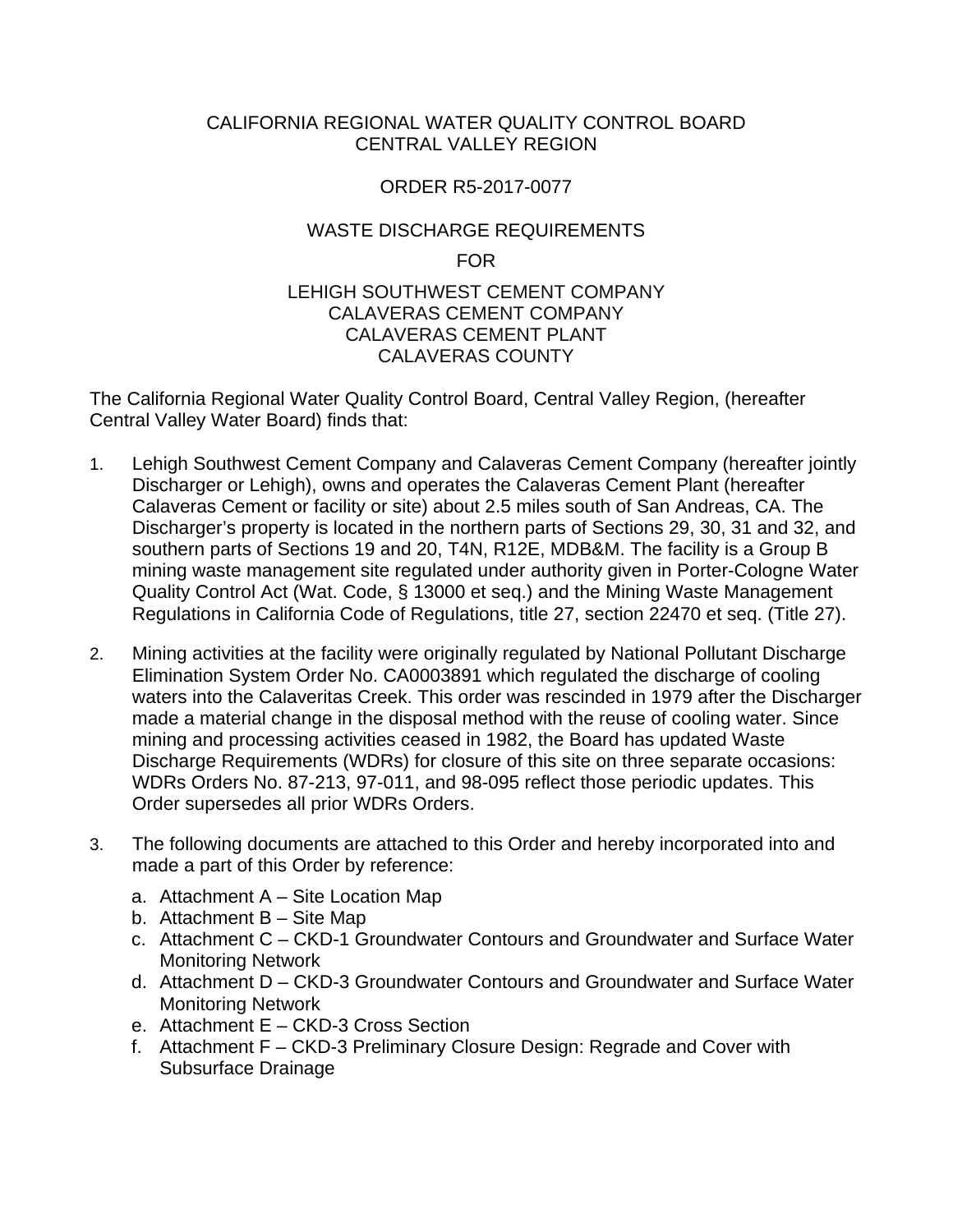4. The following acronyms are used throughout this Order:

| <b>CKD</b>  | <b>Cement Kiln Dust</b>                                    |
|-------------|------------------------------------------------------------|
| COC         | <b>Constituents of Concern</b>                             |
| <b>COD</b>  | <b>Chemical Oxygen Demand</b>                              |
| <b>EC</b>   | <b>Electric Conductivity</b>                               |
| <b>EFS</b>  | <b>Engineering Feasibility Study for Corrective Action</b> |
| <b>LCRS</b> | Leachate Collection and Removal System                     |
| <b>TDS</b>  | <b>Total Dissolved Solids</b>                              |
| <b>MCL</b>  | <b>Maximum Contaminant Level</b>                           |
| <b>MRP</b>  | Monitoring and Reporting Program                           |
| <b>MU</b>   | Mining Unit                                                |
| <b>ROWD</b> | <b>Report of Waste Discharge</b>                           |
| <b>TDS</b>  | <b>Total Dissolved Solids</b>                              |
| <b>WDR</b>  | <b>Waste Discharge Requirements</b>                        |
| <b>WQPS</b> | <b>Water Quality Protection Standards</b>                  |

- 5. The facility is located on a 250-acre property at the cross-section of the Pool Station Road and the Cement Plant Road 2.5 miles south of San Andreas as shown on Attachment A. As shown in Attachment B, the facility is comprised of Assessor's Parcel Numbers (APN) 44-001-011, 44-001-012, 44-001-024, 44-001-046, 44-001-47, 44-008- 004, 44-008-008, 44-008-009, 44-008-010, 44-008-011, 44-008-024, 44-008-025, 44- 008-026, 44-008-027, 44-008-028, 44-008-031, 44-008-032, 44-008-042, 044-008-059, 44-008-064, and 44-008-065.
- 6. The facility opened in 1926 as the Calaveras Cement Company. It quarried limestone from the Quarry Pit and produced cement for over 50 years. While the facility was in operation from 1926 to 1982, cement kiln dust (CKD) and waste rock were discharged to three cement kiln dust piles (CKD-1, CKD-2, CKD-3) and two waste rock piles (West Rock Storage Area & East Rock Storage Area) shown on Attachments A and B. Cement production ceased in 1983. Manufacturing facilities have since been decommissioned and demolished.
- 7. These WDRs address the Closure and post-Closure Maintenance of the following mine waste containment facilities (mining units):
	- a. Cement Kiln Dust Pile 1 (CKD-1) shown on Attachments B and C is a Group B mining unit (MU) that was closed pursuant Title 27 requirements in 1998.
	- b. Cement Kiln Dust Pile 3 (CKD-3) shown on Attachments B-F is a Group B MU that is currently in corrective action due to the hexavalent chromium and other constituents of concern identified in surface water and groundwater downgradient of the CKD pile. The Discharger has proposed closure with a low permeability cover and a leachate collection and removal system (LCRS) as shown on Attachment F.
	- c. The former Quarry Pit shown on Attachments A and B is filled with groundwater and has been used for transfer of leachate from CKD-1. Water pumped from the CKD-1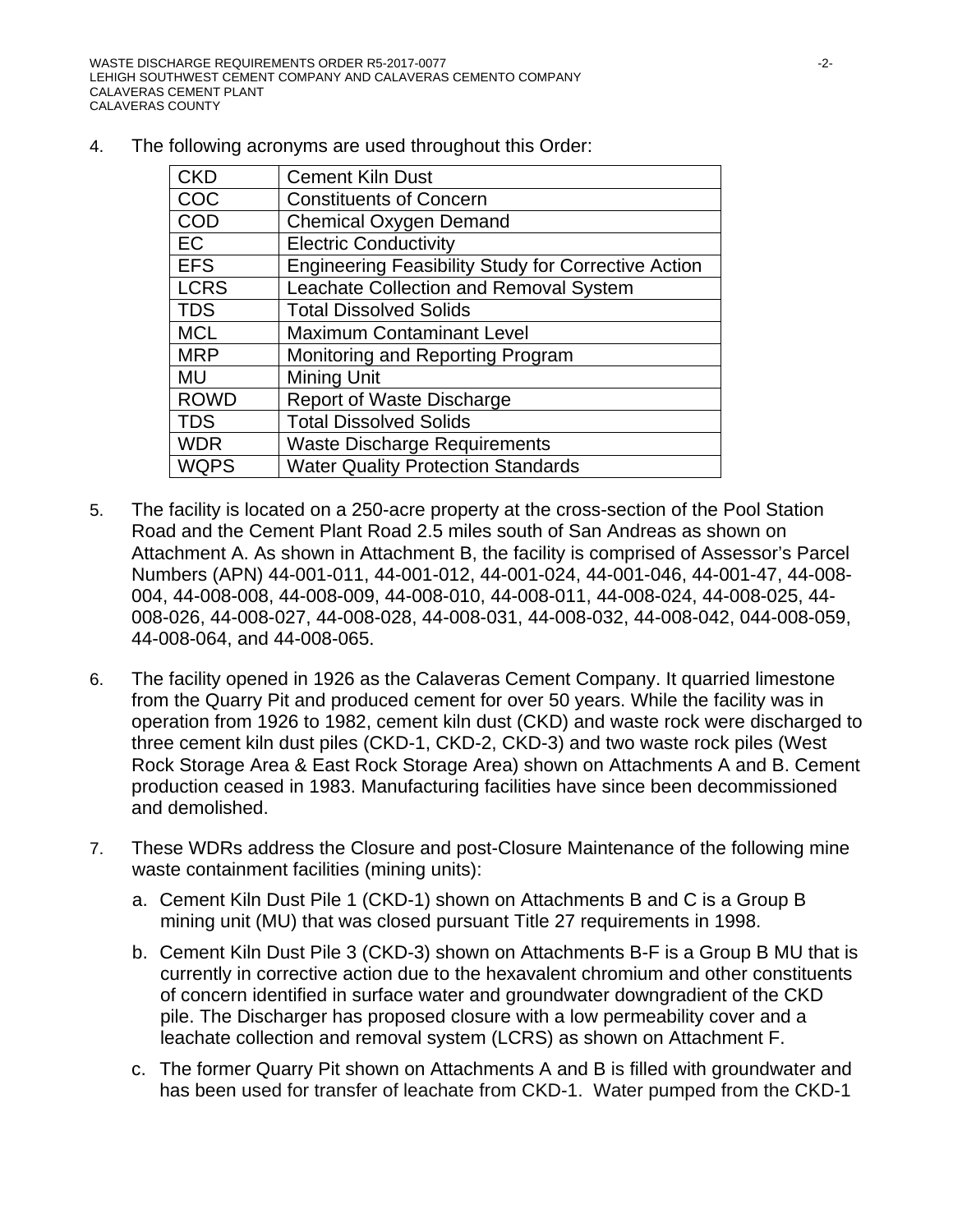LCRS had been measured as essentially zero through November 2016 after changes and improvements were made to the CKD-1 LCRS during summer 2016. Between mid-December 2016 and mid-March 2017, approximately 300,000 gallons of water per month had been pumped.

- d. The West Waste Storage Area and the East Waste Storage Area as shown on Attachments A and B are waste rock stockpiles, and are both classified as Group C mining waste.
- e. The Calaveras Materials Inc., an aggregate processing facility, is an active subsidiary of Lehigh Southwest Cement Company currently mining rock in the West Rock Storage area as shown on Attachment B.

Constituents of concern within CKD-1 and CKD-3 include high pH, high electrical conductivity (EC), total dissolved solids (TDS), chemical oxygen demand (COD), aluminum, copper, total and hexavalent chromium, lead, molybdenum, manganese, and mercury.

- 8. On 16 December 2016, the Discharger submitted an updated Report of Waste Discharge (ROWD), which has been used in revising this Order. The ROWD and supporting documents contain proposed facility changes including:
	- a. Conceptual plan and cost estimates for closure of CKD-3;
	- b. Continued removal of leachate from CKD-1 and transfer to the Quarry Pit<sup>1</sup>;
	- c. Future removal of leachate from CKD-3and transfer to the Quarry Pit2;
	- d. Implementation of post-closure maintenance of the site;
	- e. Plans for continued waste rock reuse for aggregate production.
- 9. This Order implements the applicable regulations for discharges of solid waste to land through Prohibitions, Specifications, Provisions, and Monitoring and Reporting requirements. Prohibitions, Specifications, and Provisions are listed in Sections A through H of these WDRs below, and in the Standard Provisions and Reporting Requirements (SPRRs), dated April 2016 included as Attachment G. Monitoring and Reporting requirements are included in the Monitoring and Reporting Program (MRP) R5-2017-0077 and in the SPRRs. In general, requirements that are either in regulation or otherwise apply to all facilities regulated under Title 27 are considered to be "standard" and are therefore in the SPRRs. Any site-specific changes to a requirement in the SPRRs are included in the applicable section (A through H) of these WDRs, and requirements in the WDRs supersede the requirement in the SPRRs.

 $\overline{a}$ 

<sup>&</sup>lt;sup>1</sup> Following tentative WDR review, Lehigh agreed to discontinue transfer and develop an alternate leachate disposal method in 180 days from adoption of this Order.

 $2$  Lehigh agreed to develop an alternate leachate disposal method as a part of CKD-3 design plan.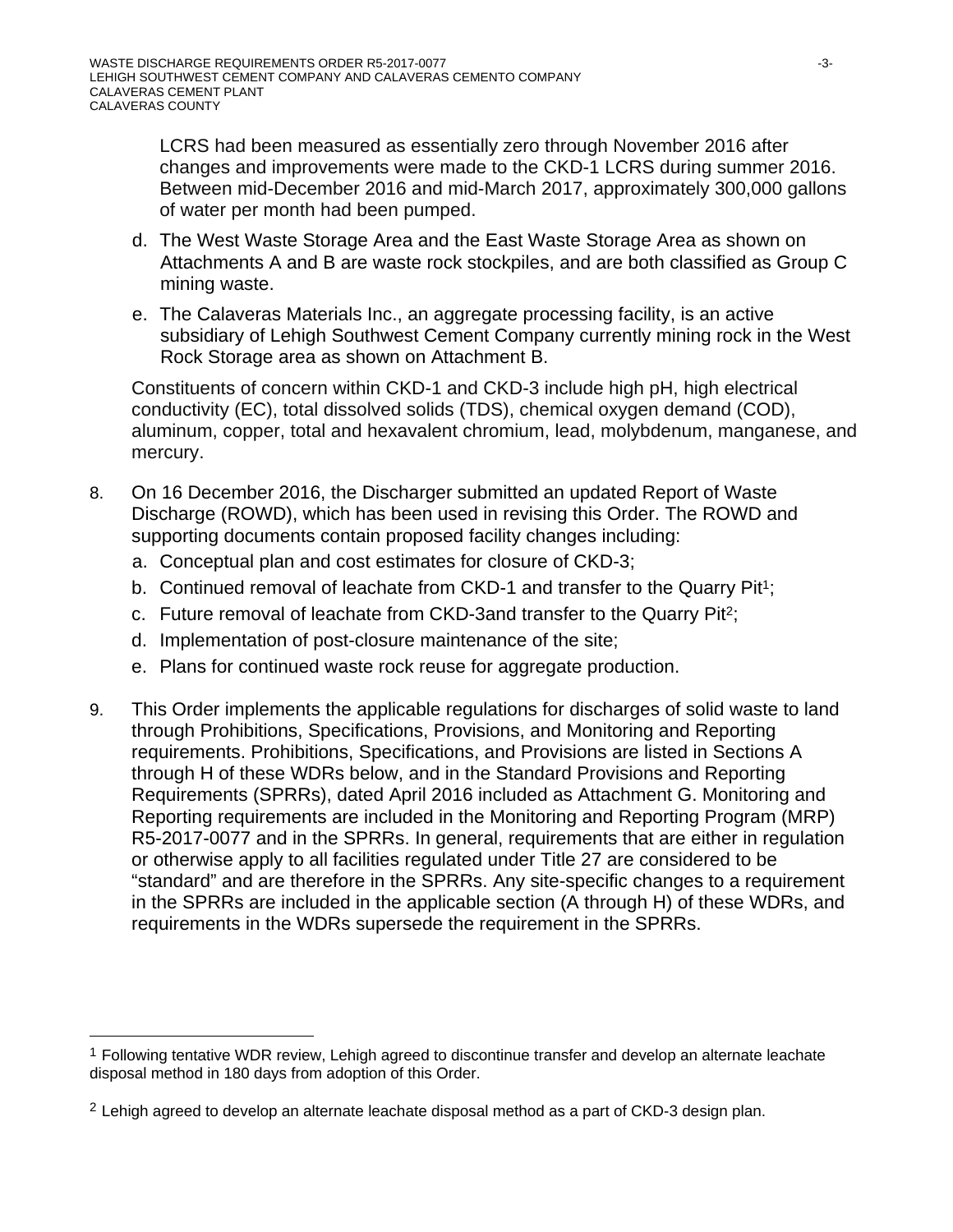# **WASTE CLASSIFICATION AND UNIT CLASSIFICATION**

10. The facility consists of five MUs classified as containing either a Group B or Group C mining waste. The mining wastes have been classified as Group B or Group C mining wastes based on an assessment of the potential risk of water quality degradation posed by each waste and in accordance with Title 27, § 22480, which states, in part:

*Group B – mining waste of Group B is either:* 

- *a. mining wastes that consist of or contain hazardous wastes, that qualify for a variance under Chapter 11 of Division 4.5, of Title 22 of this code, provided that the [regional water quality control board] finds that such mining wastes pose a low risk to water quality; or*
- *b. mining wastes that consist of or contain nonhazardous soluble pollutants of concentrations which exceed water quality objectives for, or could cause, degradation of waters of the state; or*
- *Group C mining wastes from Group C are wastes from which any discharge would be in compliance with the applicable water quality control plan, including water quality objectives other than turbidity.*

 Group B mining waste can be discharged only at Group B Mining Units which comply with Title 27 Mining Waste Management Regulations and have been approved by the Regional Board for containment of the particular kind of waste to be discharged.

| <b>MU (Size)</b>        | <b>Title 27 Waste</b><br>Classification -<br><b>Description and COC</b>                                                                                                                                                                                                                                                         | Liner/LCRS <sup>1</sup><br><b>Components</b>                                                                                                                                                                                                                                                                                                                                          | <b>Status</b>   |
|-------------------------|---------------------------------------------------------------------------------------------------------------------------------------------------------------------------------------------------------------------------------------------------------------------------------------------------------------------------------|---------------------------------------------------------------------------------------------------------------------------------------------------------------------------------------------------------------------------------------------------------------------------------------------------------------------------------------------------------------------------------------|-----------------|
| <b>CKD-1</b> (16 acres) | Group B solid waste:<br>472,000 cubic yards of<br>highly alkaline cement<br>kiln dust<br>Group B liquid waste -<br>leachate<br>Constituents of concern:<br>$-$ pH<br>$- TDS$<br>$-EC$<br>$-$ COD<br>- Aluminum<br>- Total chromium<br>- Hexavalent chromium<br>$-$ Copper<br>- Lead<br>- Molybdenum<br>- Manganese<br>- Mercury | Final Cover:<br>$-$ One-foot thick<br>vegetative cover<br>- One-foot thick<br>compacted layer with a<br>permeability 1x10 <sup>-6</sup><br>cm/s or less<br>- Two-foot thick<br>compacted soil<br>foundation layer<br>LCRS:<br>- Leachate collection<br>trench at the base of<br>the landfill<br>- Primary leachate sump<br><b>Base Liner System:</b><br>$-2$ feet of compacted<br>CKD | Closed in 1998. |

11. The existing MUs authorized by this Order are described as follows: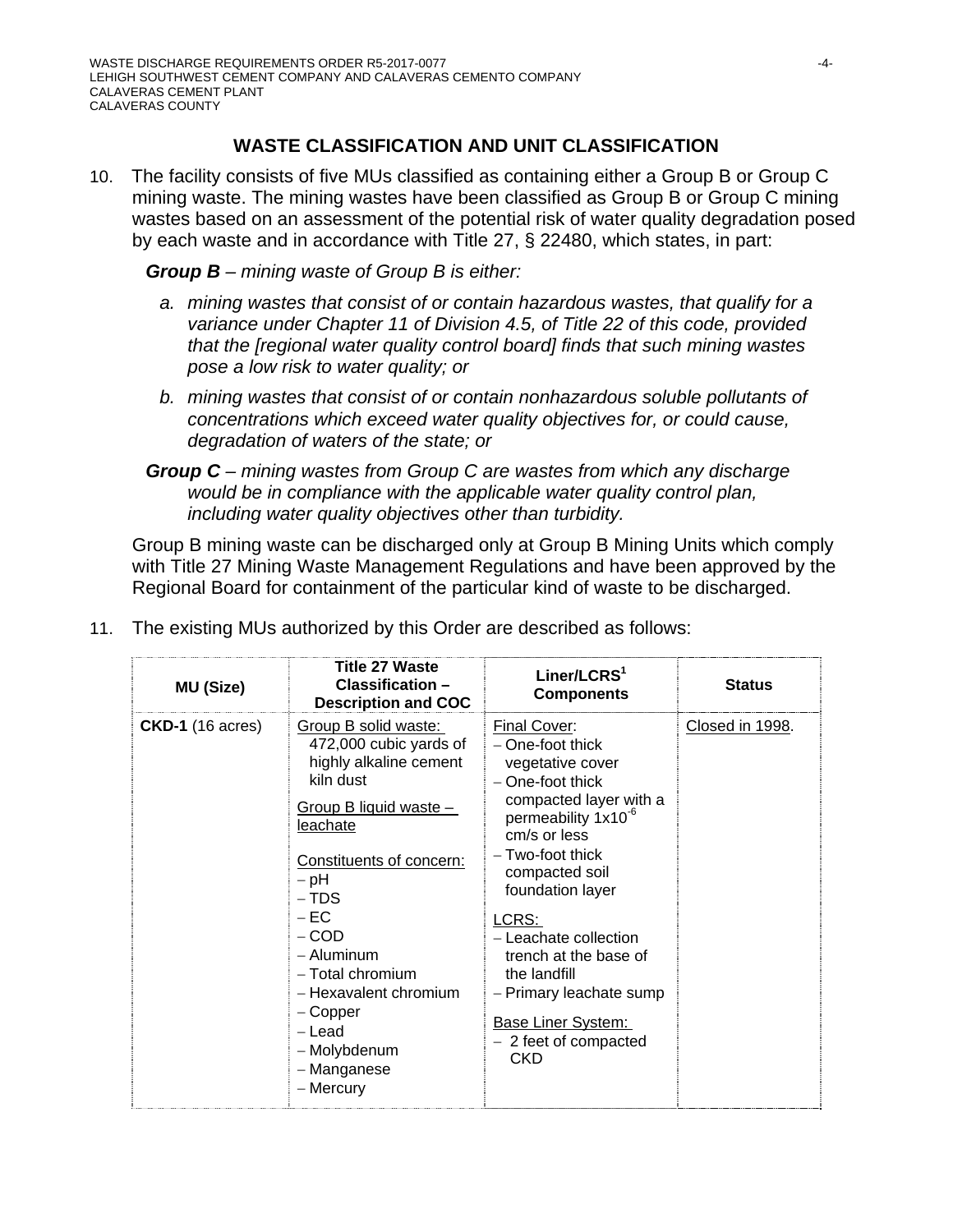| MU (Size)                                                                                          | <b>Title 27 Waste</b><br>Classification -<br><b>Description and COC</b>                                                                                                                                                                                                                | Liner/LCRS <sup>1</sup><br><b>Components</b>                                                                                                                                                                                                                                                                                             | <b>Status</b>                                                                                                               |
|----------------------------------------------------------------------------------------------------|----------------------------------------------------------------------------------------------------------------------------------------------------------------------------------------------------------------------------------------------------------------------------------------|------------------------------------------------------------------------------------------------------------------------------------------------------------------------------------------------------------------------------------------------------------------------------------------------------------------------------------------|-----------------------------------------------------------------------------------------------------------------------------|
| $CKD-3$ (8 acres)                                                                                  | Group B solid waste:<br>Estimated 430,000 cubic<br>yards of highly alkaline<br>cement kiln dust<br>Group B Liquid waste -<br>leachate:<br>Constituents of concern:<br>$-$ pH<br>$- TDS$<br>$-EC$<br>$-$ COD<br>- Aluminum<br>- Total chromium<br>- Hexavalent chromium<br>- Molybdenum | Final Cover (proposed):<br>- High Density<br>Polyethylene (HDPE)<br>or linear low density<br>polyethylene (LLDPE)<br>combined with<br>additional cover,<br>drainage layer (if<br>required), and a<br>vegetative soil layer.<br>LCRS (proposed):<br>- Leachate collection<br>trenches<br>- Pumps<br><b>Base Liner System:</b><br>$-$ None | Corrective Action:<br>Conceptual<br>closure plan<br>- Regrade, cover<br>with low<br>permeability<br>cover<br>- install LCRS |
| <b>East Rock Storage</b><br>Area (18 acres)<br>(previously<br>considered to be a<br>part of CKD-3) | Group C solid waste:<br>Waste rock, mostly<br>limestone and dolostone<br>Constituents of concern:<br>$-$ turbidity                                                                                                                                                                     | Final Cover and Base<br>Liner System:<br>- Not required                                                                                                                                                                                                                                                                                  | Inactive:<br>Future mining<br>for aggregate                                                                                 |
| <b>West Rock</b><br><b>Storage Area</b><br>$(50 \text{ acres})$                                    | Group C solid waste:<br>Waste rock, mostly<br>limestone and dolostone<br>Constituents of concern:<br>- turbidity                                                                                                                                                                       | Final Cover and Base<br>Liner System:<br>- Not required                                                                                                                                                                                                                                                                                  | Active:<br>Current mining<br>for aggregate<br>production by<br>Calaveras<br>Materials Inc.                                  |

- 12. Since the previous WDRs were adopted, the Discharger has completed the following activities at the site:
	- a. Removed CKD from CKD-2 and relocated it to CKD-1.
	- b. Closed CKD-1 pursuant Title 27 requirements in 1998.
	- c. Demolished cement plant buildings and removed waste piles.
	- d. Installed two groundwater monitoring wells (MW-7 and MW-8) and several piezometers (PZ-1 to PZ-7) at CKD-3 as shown on Attachment D.
	- e. Graded CKD-3 top-deck to prevent ponding.
	- f. Constructed a perimeter drainage channel along the east side of CKD-3.
	- g. Completed CKD-3 investigations and prepared a conceptual plan for CKD-3 closure.
	- h. Continued to reuse waste rock for aggregate.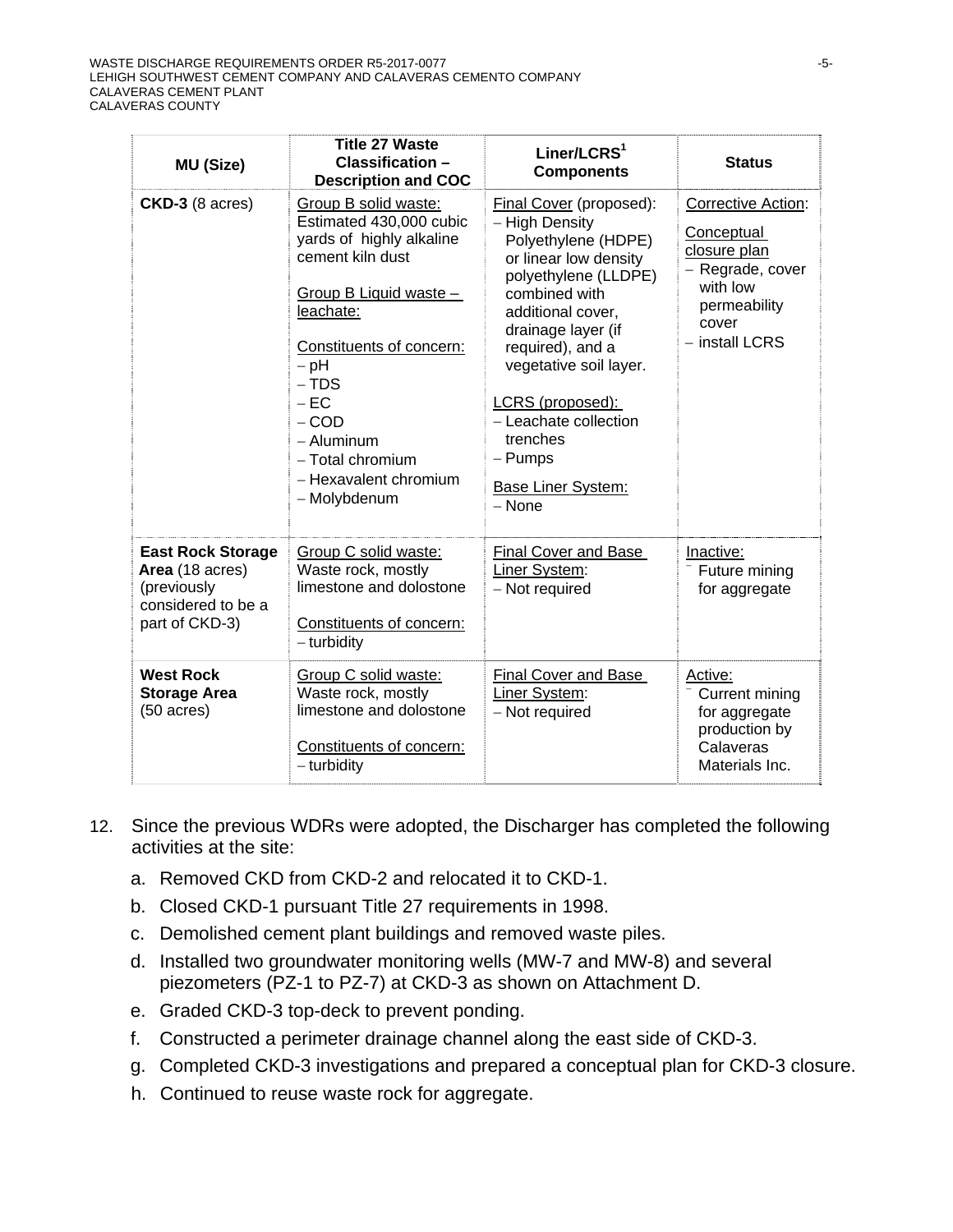# **CKD-1 and CKD-3**

- 13. WDRs Order No. 98-095 classified cement kiln dust left behind by cement production as Group B mining waste. These WDRs continue that classification.
- 14. The Discharger used a wet production process wherein a mixture of 85% limestone plus shale, sand, and iron ore was crushed and reduced in size by a wet grinding process, then delivered to kilns where the water was evaporated and calcination occurred. This process produced cement clinker, which was then ground to very fine powdered cement. A portion of the kiln dust collected by electrostatic precipitators was recycled into the kilns during operations. Highly alkaline dust collected from the final stage precipitator was removed and stockpiled on the property.
- 15. CKD consists of a mixture of unreacted raw feed, clinker dust, and ash. Chemically, it consists mainly of calcium carbonate, calcium oxide, silicon dioxide, and other metaloxides. Its chemically dehydrated nature, resulting from exposure to high kiln temperatures, can cause CKD to have a high tendency to absorb water. The CKD in both CKD-1 and CKD-3 units has been in place for many decades and has been hydrated during that period. Hydration drives the chemical reaction to "harden" cement, and thus the CKD now resembles concrete more than cement. This also makes the material less chemically reactive.
- 16. During early production, CKD generated onsite was stockpiled at CKD-1 and CKD-2. During reclamation and closure, approximately 72,000 cubic yards of CKD from the former CKD-2 location (see Attachment A) were transferred into CKD-1, as required by WDR Order No. 87-213. CKD-2 was restored and regraded to natural contours. After reclamation, an existing spring-fed stream was reestablished through the CKD-2 location. CKD-1 was closed in accordance with Title 27 requirements in 1998.
- 17. Closure of the CKD-1 Group B Mining Unit in 1998 served as a corrective action under Article 5 of Chapter 15 (Chapter 15 was a predecessor to Title 27). Groundwater monitoring data at the time Order No. 98-095 was prepared indicated that CKD-1 waste pile had impacted the groundwater by elevating the concentrations of pH, TDS, and several dissolved metals. COC included aluminum (52,000 µg/l), cadmium (32.4 µg/l), chromium (150  $\mu$ g/l), lead (up to 43.2  $\mu$ g/l), mercury (3.5  $\mu$ g/l), and nickel (223  $\mu$ g/l). Closure of CKD-1 as corrective action was successful and resulted in decrease of concentrations of these COC closer to or below water quality protection standards (WQPS) in groundwater monitoring wells.
- 18. Significant amounts of CKD were also discharged at CKD-3. A 3-D model presented in the 30 June 2016 *Engineering Feasibility Study for C*orrective Action (EFS) estimates that there are approximately 430,000 cubic yards of CKD in CKD-3. CKD in CKD-3 is a fairly contiguous unit of white to light gray, non-plastic fine grained sediment with relatively high pH (10-12 standard pH units). In some locations, the unit contains some fine to coarse sub angular gravel in a fine grained matrix.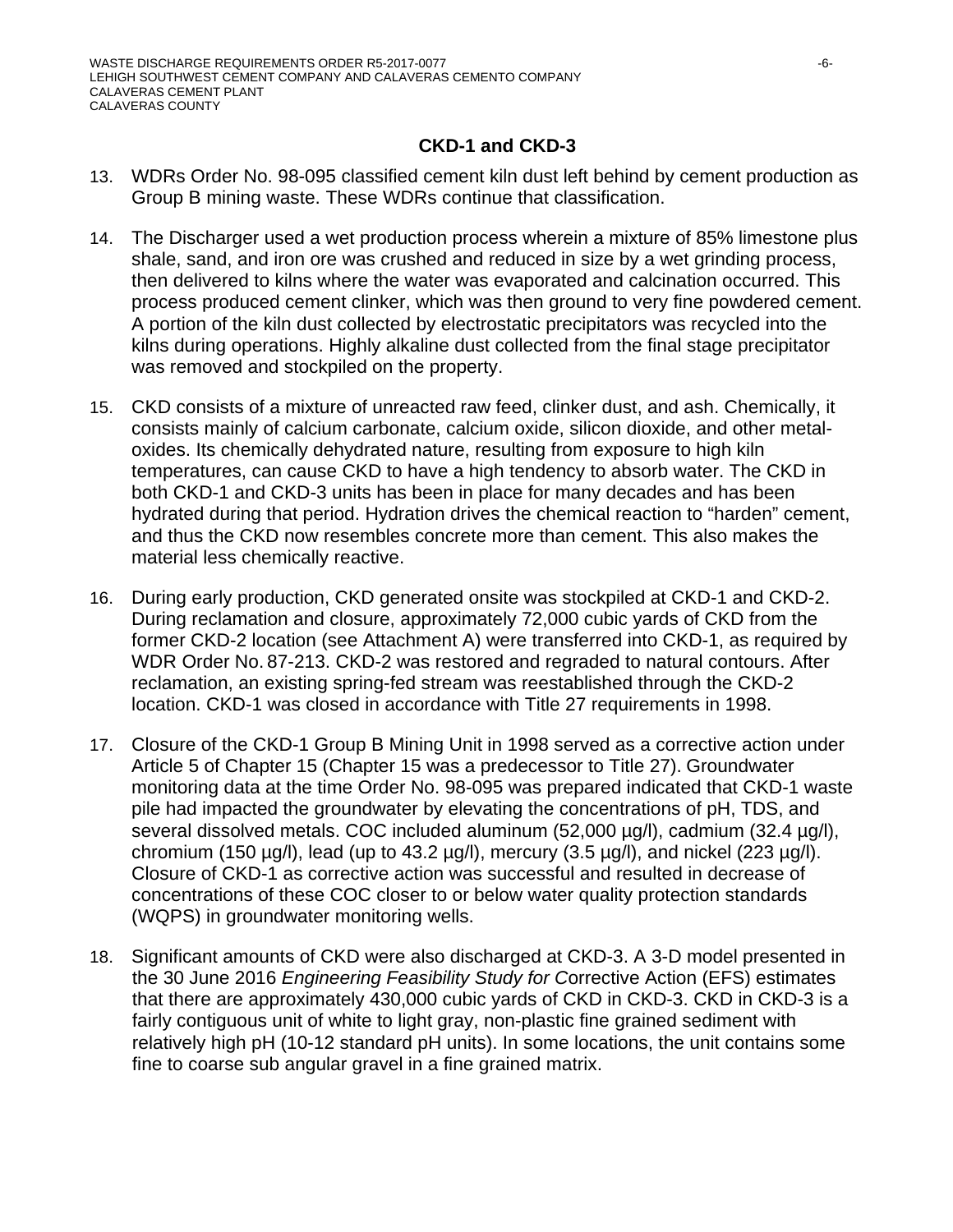- 19. Over 10 years ago, CKD-3 was graded and covered with soil to prevent direct exposure and erosion of the CKD. Stormwater best management practices have been maintained to minimize surface water impacts. As shown on Attachment B, CKD is limited to an area of approximately 8 acres in the central and southern portions of CKD-3 top-deck and the lower area upslope from the containment berm; the rest of what was previously considered CKD-3 has been designated in the ROWD as the East Rock Storage Area.
- 20. EFS investigations of leaching of hexavalent chromium from CKD confirmed that CKD in CKD-3 is the source of hexavalent chromium in the downgradient detection groundwater monitoring well MW-8. Groundwater in MW-8 is also impacted by pH, EC, TDS, COD, and total chromium and molybdenum.
- 21. This WDRs Order classifies CKD leachate generated by CKD MUs as **Group B** liquid waste based on historical concentrations of COC in groundwater monitoring well MW-4 prior to CKD-1 closure (see Attachment C for MW-4 well location). Monitoring and Reporting Program accompanying WDRs Order No. 98-095 listed groundwater monitoring well MW-4, located at the toe of CKD-1, as a leachate sampling location until the groundwater quality in MW-4 met the established water quality protection standards. Concentrations of COCs representative of the composition of leachate from CKD are based on historical MW-4 data from 1990 to 1998 as follows: pH ranged from 11 to 12; EC from 8,000 to 25,000 µmhos/cm; COD from 100 to 400 mg/l; aluminum from 18,000 to 53,000 µg/g; total chromium from 20 to 150 µg/g; and copper from 20 to 120 µg/g.

### **Quarry Pit**

- 22. Calaveras Cement mined limestone from the Quarry Pit to a depth of about 230 feet. After mining ceased, the quarry filled up with groundwater. Estimated storage volume of the Pit is 1,775 acre feet. WDRs Order No. 98-095 allowed leachate from CKD-1 to be transferred and discharged into the Pit. The Discharger proposed in the ROWD to continue to transfer mine waste impacted leachate from MU CKD-1 into the Quarry Pit and to start the transfer of mine waste impacted leachate from MU CKD-3 into the Quarry Pit after closure.
- 23. After changes and improvements were made to the CKD-1 LCRS during summer 2016, water pumped from the CKD-1 LCRS had been measured as essentially zero through November 2016. During an excessively wet winter between mid-December 2016 and mid-March 2017, approximately 300,000 gallons of water per month had been pumped to the Quarry pit. The Discharger believes this increase is due to the location of the unlined leachate trench near the Calaveritas Creek. The Discharger proposes to correct this issue by separating creek flow from the LCRS trench and requested to develop an appropriate CKD-1 leachate management strategy to be submitted for Board approval within 180 days after adoption of this Order.
- 24. The Quarry Pit is the former limestone quarry that is filled with groundwater. This groundwater is a water of the State of which the beneficial uses include municipal and domestic water supply agricultural supply, industrial service supply, and industrial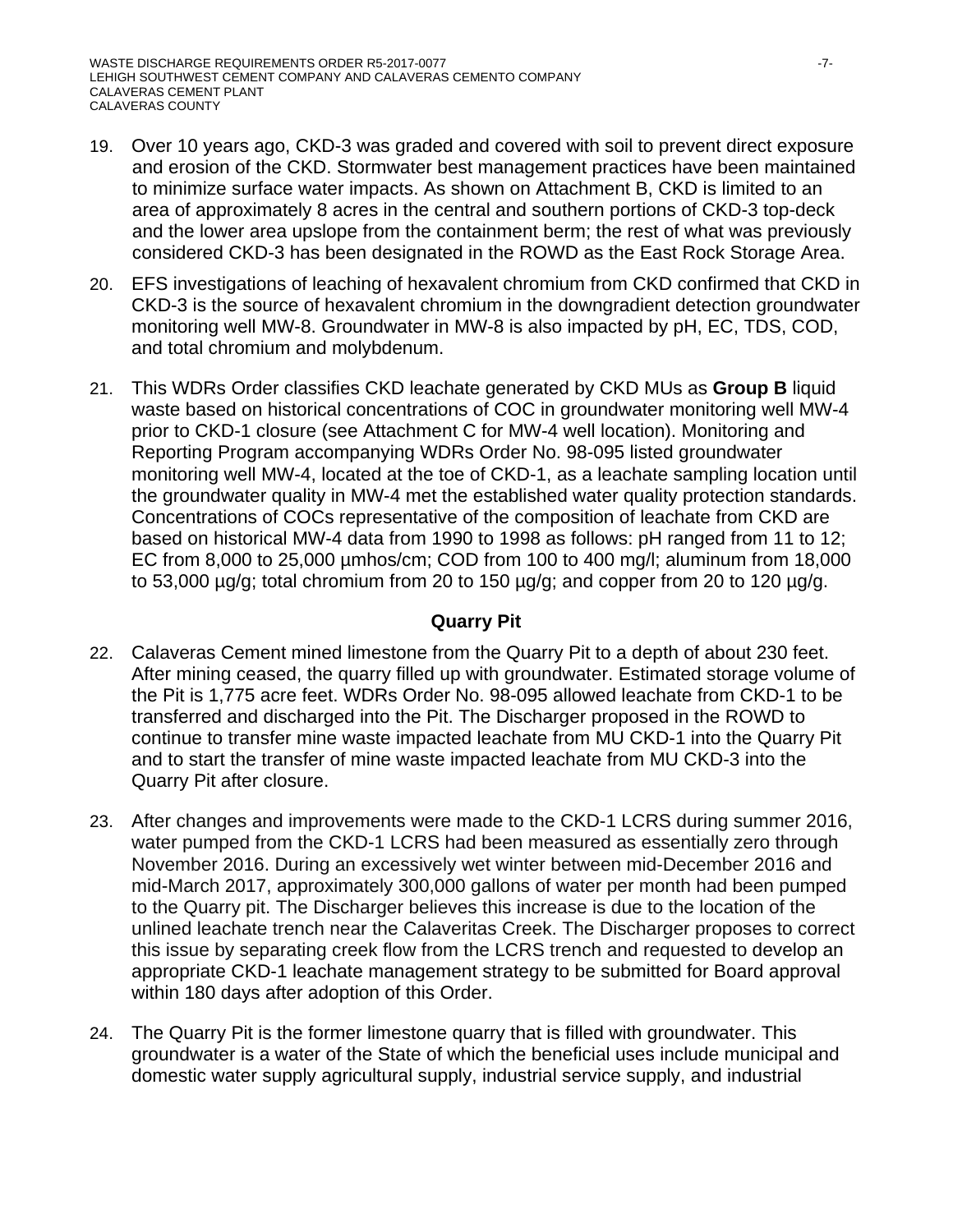process supply. Thereby, this Order prohibits the discharge of leachate into the Quarry Pit to protect the beneficial uses of groundwater.

25. The Quarry Pit is located in a limestone quarry and contains water that has been in continuous contact with exposed limestone on the pit walls and floor. Limestone influenced waters typically exhibit a near neutral to alkaline pH and slightly elevated TDS and EC levels due to the calcium carbonate nature of the rock. This water quality is unlikely to have adverse environmental impacts because the water quality of the Quarry Pit is demonstrative of the natural contact of water with native, in- place limestone.

Quarry Pit water quality data show EC and TDS values resemble groundwater WQPS. The average post-CKD-1 closure values of EC and TDS for the Quarry Pit are shown in the table below. Surface water WQPS, and groundwater WQPS for CKD-1 and CKD-3 are provided for comparison.

| Constituent | Units    | Quarry Pit<br>1999-2016<br>Average<br>$(SW-3)$ | Surface<br>water<br><b>WQPS</b><br>$(SW-1)$ | $CKD-1$<br>Groundwater<br><b>WQPS</b> | CKD-3<br>Groundwater<br><b>WQPS</b> |
|-------------|----------|------------------------------------------------|---------------------------------------------|---------------------------------------|-------------------------------------|
| EC          | umhos/cm | 787                                            | 373                                         | 679                                   | 700                                 |
| TDS         | mg/l     | 583                                            | 213                                         | 559                                   | 255                                 |

Average Quarry Pit Water Quality Compared to Surface Water and Groundwater WQPS

### **Waste Rock Storage Areas**

- 26. During active mining operations, waste rock was discharged into the East and West Rock Storage Areas (see Attachment B). Between 1992 and 2007, waste rock was remined for saleable aggregate materials from the East Rock Storage Area forming a large excavation pit on the east side of CKD-3. Oversize materials were sorted and pushed to the side. Useable material was processed by sorting and washing on the top of CKD-3. Approximately 200,000 tons of waste rock was removed from East Rock Storage Area during this period.
- 27. Current aggregate operations conducted by Calaveras Materials Inc., a subsidiary of Lehigh Southwest Cement Company, is mining and processing waste rock in the West Rock Storage Area for saleable materials (see Attachment B). The Discharger plans to continue this operation and move it to the East Waste Rock Storage Area after the West Waste Rock Storage Area is mined out. This order acknowledges the Discharger's plans to continue to mine and process waste rock at the site.
- 28. This WDR Order concurs with the Discharger's Mining Waste Characterization Report for Calaveras Materials Inc. Aggregate Mining Operation included in the ROWD which proposes Group C classification for waste rock in the East and West Rock Storage Areas and haul-back cement processed at the aggregate mining operation. The results of the acid-base accounting analysis (ABA) indicated that the acid neutralization potential of limestone waste rock samples far exceeds the acid generation potential. The concentrations of total and leachable metals in waste rock remained below regulatory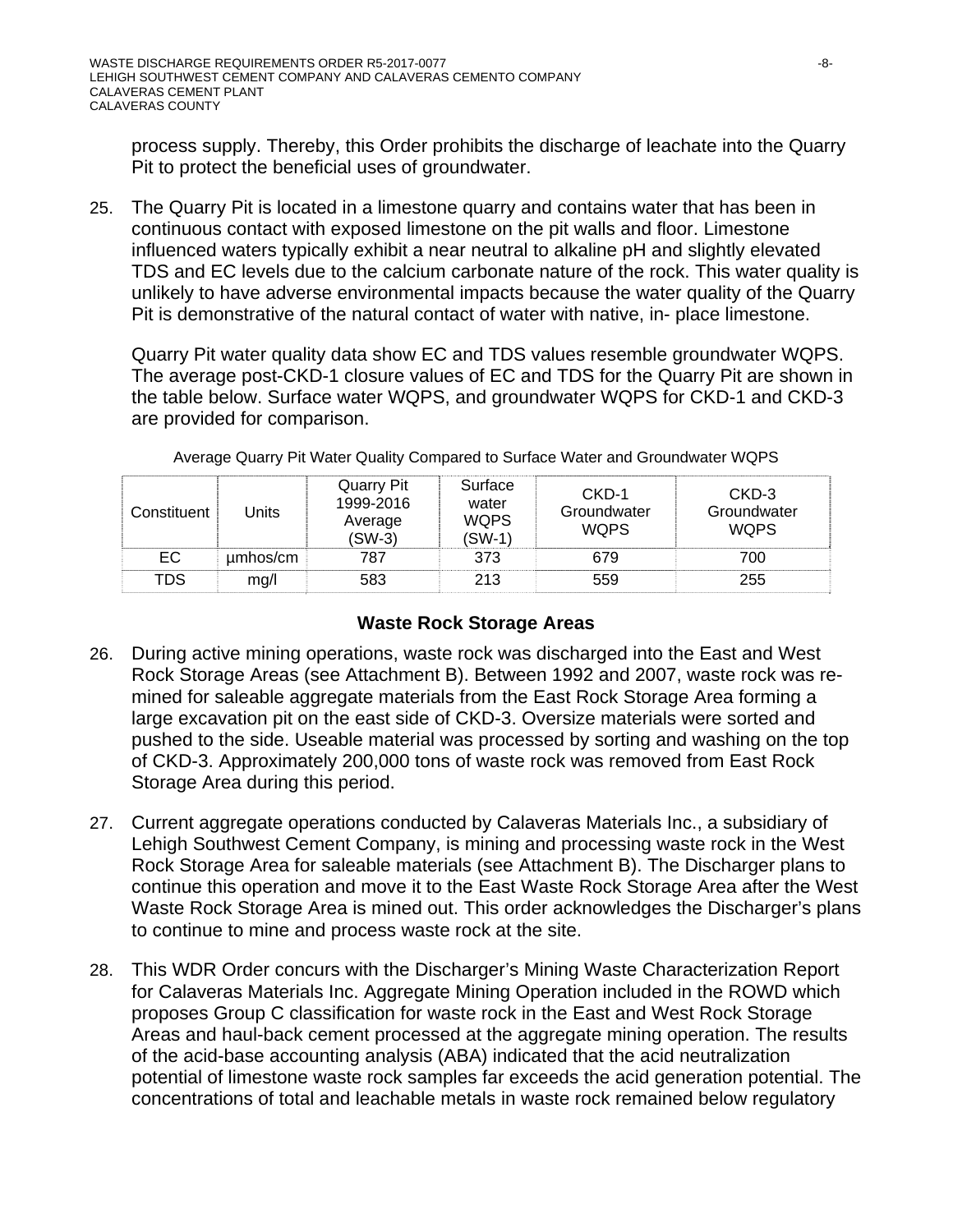thresholds and in most cases below water quality objectives. Dissolved barium and chromium concentrations were slightly above the primary MCL for drinking water for the two haul-back cement samples. The report suggests that the haul-back cement pile is temporary and unlikely to cause degradation to waters of the state.

### **SITE DESCRIPTION**

- 29. The site is located in the foothills west of the high mountains of the Sierra Nevada and east of the Central Valley. Surface waters from the facility drain to the Calaveritas Creek and the South Fork of the Calaveras River which flows to the Calaveras River thence to the San Joaquin River.
- 30. Land uses within one mile of the facility include agricultural preserve, rural residential, single and multiple family residential, general commercial, light industrial, and general industrial.
- 31. According to public resources available from the Calaveras County and United States Geological Survey, there are no municipal, domestic, industrial, or agricultural groundwater supply wells within one mile of the facility.
- 32. The geology of the area is structurally complex and is situated in the westerly portion of the Foothills Fault System, which is characterized by strong strike-faulting and shearing which has resulted in a series of prominent northwestward trending ridges underlain by metamorphic rocks that are folded and faulted. In addition, numerous granitic intrusions have occurred. The eastern portion of the valley is underlain by Paleozoic sedimentary rocks, and greenschist rocks. Primary lithologies in the site vicinity include Paleozoic metasedimentary rocks including quartzite, pelitic schist, limestone, and dolostone, as well as the Calaveras Complex consisting mainly of interbedded limestone, recrystallized limestone and dolostone. Foliation of the bedrock is generally oriented in a northwest-southeast direction with nearly vertical bedding, as are the major faults in the area. The bases of the valleys are covered by alluvial sediments situated on bedrock. The bedrock is characterized by a weathered zone which can extend to depths of 20 to 50 feet or more below the original metamorphic contact with alluvial sediment. The alluvial sediments in the facility vicinity tend to be shallow.
- 33. The facility receives an average of 28.5 inches of precipitation per year as determined from the isohyetal map of 30-year (1981-2010) average rainfall information obtained from Prism Climate Group, Oregon State University. The 100-year wet season was calculated to be 59.98 inches based on data from the historical records obtained from the Department of Water Resources DWR for the San Andreas 2S Station (B20 7702 00) located approximately 1.8 miles from the Site. The mean pan evaporation is 55.9 inches per year as measured at the Plymouth Station (Station ID 227).
- 34. The site lies partially within a 100-year flood plain based on the Federal Emergency Management Agency's (FEMA) Flood Insurance Rate Map, Community-Panel Number 06009C040W. The lowermost edges of CKD-1 and CKD-3 are located adjacent to and may slightly encroach upon the 100 year floodplain of Calaveritas Creek.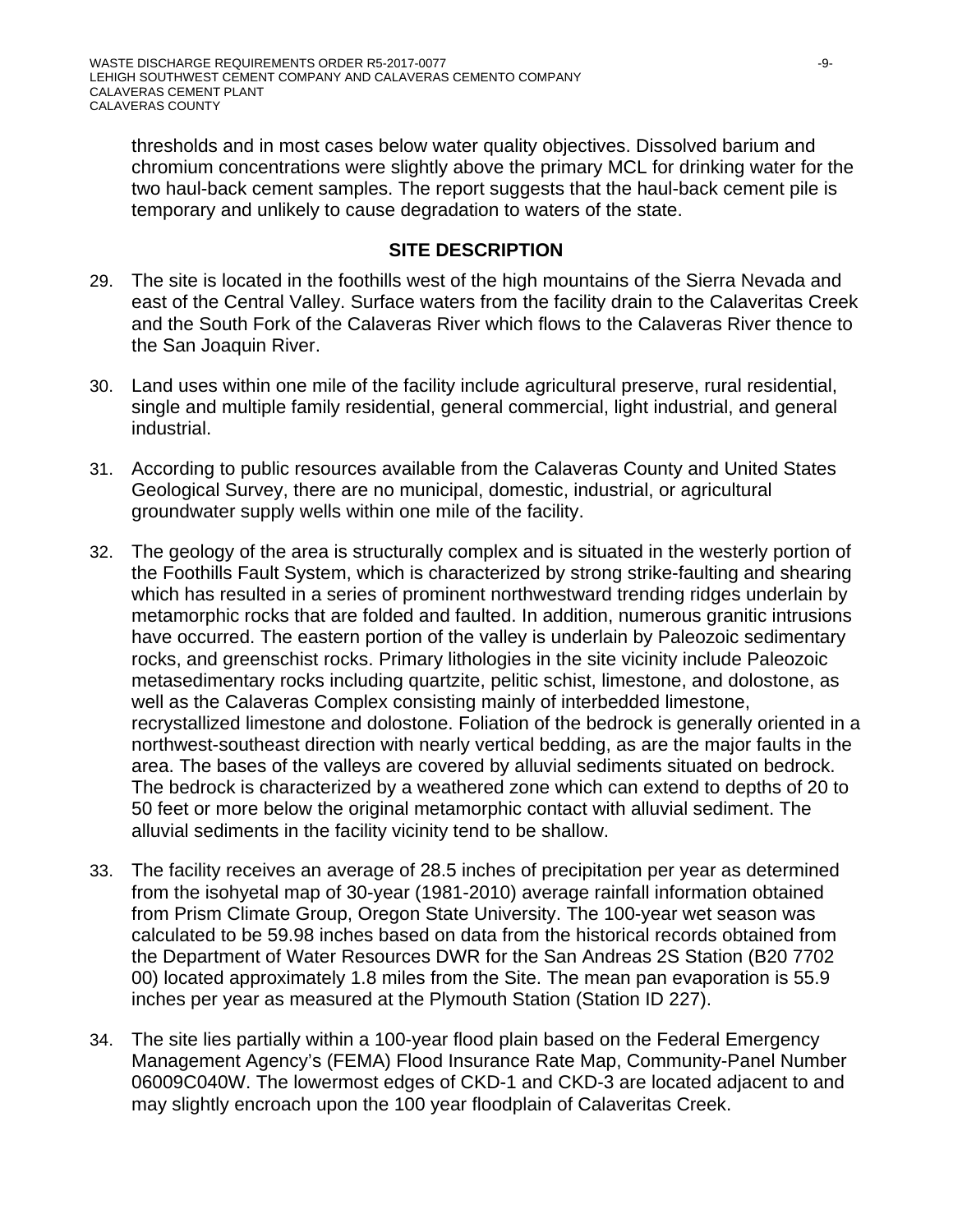# **SURFACE WATER AND GROUNDWATER CONDITIONS**

- 35. The *Water Quality Control Plan for Sacramento and San Joaquin River Basins, Fourth Edition,* revised April 2016 (hereafter Basin Plan), designates beneficial uses, establishes water quality objectives, and contains implementation plans and policies for all waters of the Basin.
- 36. Surface water drainage from the site is to Calaveritas Creek thence to the South Fork Calaveras River which drains to the Calaveras River which is a tributary to the San Joaquin River and the Sacramento-San Joaquin Delta.
- 37. The Basin Plan does not specifically identify designated beneficial uses for the Calaveritas Creek and the South Fork Calaveras River, but it does identify the existing beneficial uses for the Calaveras River from the source to the New Hogan Reservoir, which also apply to all upstream tributaries (Basin Plan, page II-2.00). These existing beneficial uses are Water Contact Recreation; Non-contact Water Recreation; Warm Freshwater Habitat; Cold Freshwater Habitat; Migration of Aquatic Organisms, Warm; Spawning, Reproduction, and/or Early Development; and Wildlife Habitat. The beneficial uses of the Sacramento-San Joaquin Delta are: Municipal and Domestic Supply; Agricultural Supply; Industrial Process Supply; Industrial Service Supply; Water Contact Recreation; Non-contact Water Recreation; Warm Freshwater Habitat; Cold Freshwater Habitat; Migration of Aquatic Organisms; Spawning, Reproduction, and/or Early Development; Wildlife Habitat; and Navigation.
- 38. At CKD-1, the first encountered groundwater occurs at approximately 80 feet below the surface at the upslope boundary of the unit and at approximately 10 feet below the surface at the toe of the unit. Groundwater elevation measurements from the piezometers and wells and the groundwater contours shown on Attachment C indicate the groundwater gradient in the vicinity is generally to the northwest toward the Kentucky House Reservoir. The estimated average groundwater gradient is 0.02 feet per foot. Groundwater elevation data show that the base of the waste material is not in contact with groundwater beneath CKD-1.
- 39. The canyon where CKD-3 is located forms a small groundwater sub-basin with a drainage area of approximately 130 acres. The valley does not appear to be hydraulically connected to areas east, west, and north of CKD-3. Depths to groundwater range between 4.4 feet below ground surface along the southern toe of CKD-3 to 91.6 feet below ground surface on top of CKD-3. Groundwater is monitored in a number of wells and piezometers which are screened in alluvium, CKD, or underlying bedrock, depending on their location in relation to the unit. As shown on attachment D, groundwater elevation measurements from the piezometers and wells in the vicinity of CKD-3 indicate the groundwater gradient in the vicinity is generally to the south. The estimated average groundwater gradient is 0.11 feet per foot following topography.

The Discharger states that groundwater downgradient of CKD-3 exists in two chemically different aquifers. A shallow aquifer, approximately 20 feet deep and apparently ending just downgradient from MW-8, shows influence from CKD-3. Sample results from a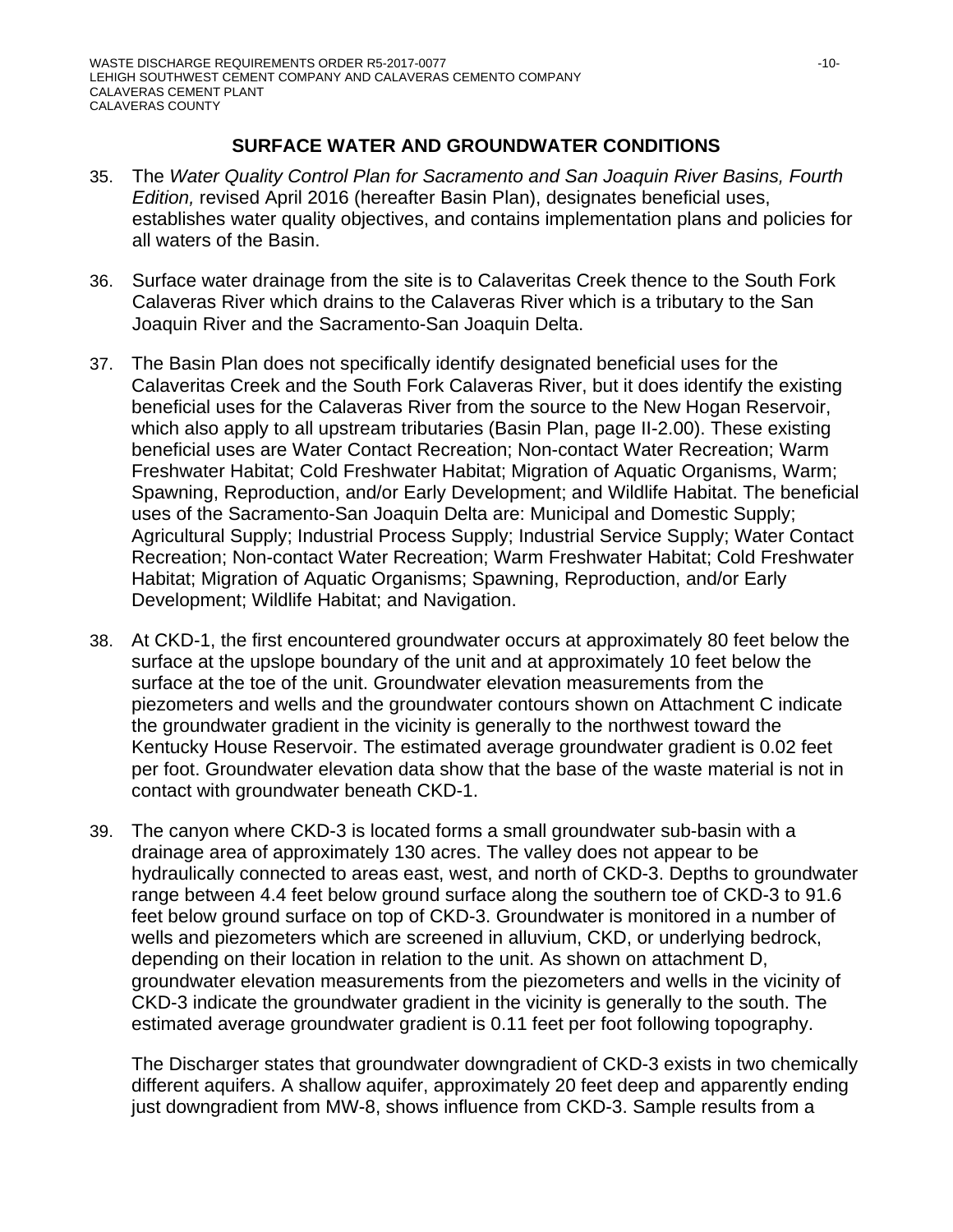discrete hydro-punch sample identified a deeper water bearing zone below 20 feet, which apparently extends down the CKD-3 valley shows no sign of impact from CKD-3.

Attachment E shows that groundwater is present in CKD-3. There is evidence of a seepage area at the southern toe of CKD-3. The small amount of seepage flows into the unnamed drainage channel in the canyon in which CKD-3 is situated.

40. The designated beneficial uses of the groundwater, as specified in the Basin Plan, are domestic and municipal water supply, agricultural supply, industrial service supply, and industrial process supply.

# **GROUNDWATER AND SURFACE WATER MONITORING**

- 41. The existing groundwater monitoring network for CKD-1 consists of upgradient background monitoring well MW-9, detection/corrective action monitoring wells MW-4 and MW-6, and groundwater elevation monitoring well MW-2 as shown on Attachment C and detailed in MRP R5-2017-0077. MW-4 and MW-6 are located directly downgradient of the unit. MW-4 monitors the first encountered groundwater, and MW-6 monitors a deeper water bearing zone. This existing groundwater monitoring network at CKD-1 is not sufficient to monitor the groundwater flow, direction, and water quality. This Order requires the Discharger to add a minimum of one additional groundwater monitoring well to the CKD-1 Mining Unit.
- 42. The existing groundwater monitoring network for CKD-3 consists of upgradient background monitoring well MW-7, a downgradient detection/corrective action monitoring well MW-8, and seven piezometers to monitor groundwater elevations (PZ-1 to PZ-7) as shown on Attachment D and detailed in MRP R5-2017-0077.
- 43. Surface water monitoring at the Site occurs at the following locations, as shown on Attachments B-D and detailed in MRP R5-2017-0077:
	- a. SW-1 is located in Calaveritas Creek upstream from CKD-1 and upstream of where the un-named drainage below CKD-3 would join with Calaveritas Creek. SW-1 is representative of background water quality conditions for Calaveritas Creek.
	- b. SW-2 is located downstream from CKD-1 in Calaveritas Creek.
	- c. SW-3 is the Quarry Pit water.
	- d. SW-4 is located in the retention pond on the surface of the lower deck of CKD-3.
	- e. SW-5 is located in the upstream portion of the runoff diversion ditch around the northeast of CKD-3 and represents background surface water conditions for CKD-3.
	- f. SW-6 is located in the Calaveritas Creek upstream from CKD-1 and downstream of the location where the unnamed drainage would flow into Calaveritas Creek.
- 44. The Discharger submitted Water Quality Protection Standards (WQPS) reports on 31 July 2000, 31 March 2005, and 15 September 2006, proposing statistical data analysis methods to calculate concentration limits for each monitored constituent in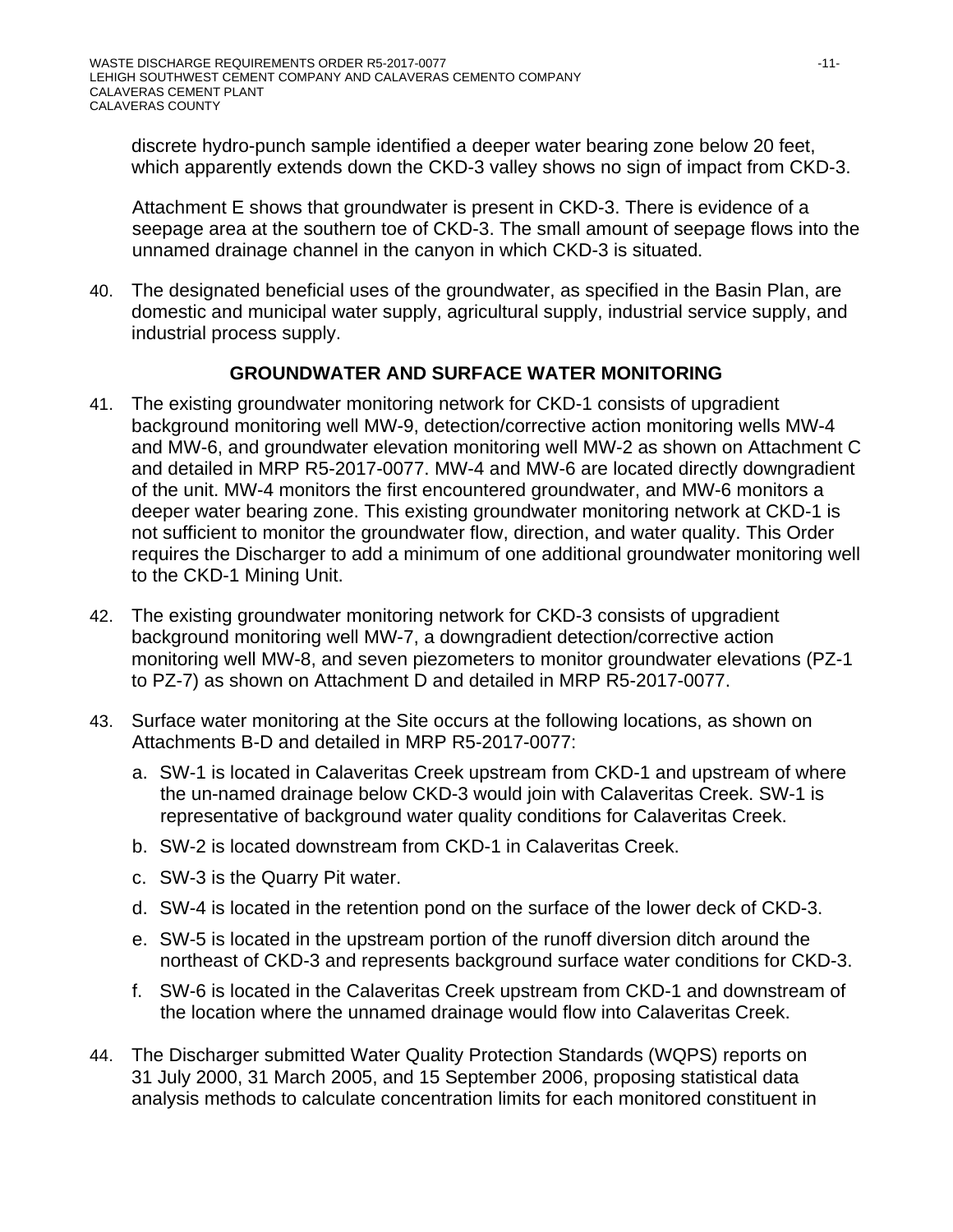accordance with Title 27. The WQPS report proposed to use intrawell data analysis to calculate tolerance limits for the monitored constituents. The WQPS and approved data evaluation methods are included in MRP R5-2017-0077.

# **GROUNDWATER DEGRADATION AND CORRECTIVE ACTION CKD-1**

- 45. Closure of the CKD-1 Group B Mining Unit in 1998 served as a corrective action under Article 5 of Chapter 15. Chapter 15 was the predecessor to Title 27. Groundwater monitoring data at the time Order No. 98-095 was prepared indicated that CKD-1 waste pile has impacted the groundwater by elevating the concentrations of pH, TDS, and several dissolved metals. Constituents of concern included aluminum (52,000 µg/l), cadmium (32.4  $\mu$ g/l), chromium (150  $\mu$ g/l), lead (up to 43.2  $\mu$ g/l), mercury (3.5  $\mu$ g/l), and nickel (223 µg/l). Closure of CKD-1 resulted in gradual decrease of the concentrations of these COCs in groundwater monitoring wells.
- 46. In 2015, following the review of MRP reports, staff requested an investigation into the causes of increasing volumes of leachate removed from CKD-1 and the exceedances of several COCs in compliance groundwater monitoring wells MW-4 and MW-6. The Discharger's CKD-1 investigation report submitted on 2 February 2016 did not find conclusive evidence for a potential release from the unit, but found evidence for partial erosion of the cover system and problems with the integrity of LCRS. The Discharger repaired the erosion of the cover, investigated the integrity of LCRS and proposed and completed modifications to LCRS. The Discharger discontinued pumping from secondary sump to the main collection sump and reconfigured and replaced the flow measurement and recording system.
- 47. However, as shown by the 2016 Annual Monitoring Report, the exceedances of several COCs in the compliance groundwater monitoring wells continue to exceed their respective WQPS. These include TDS, EC, COD, total and hexavalent chromium, and copper.

#### **CKD-3**

- 48. At the time Order No. 98-095 was prepared, the Discharger was investigating the nature, volume, and extent of the material in CKD-3. After initial investigations, two groundwater monitoring wells and seven piezometers were installed at the unit as shown in Attachment D. Dissolved molybdenum and hexavalent chromium analyses were added to the monitoring parameters list for surface and groundwater on 2 January 2001.
- 49. After the 2014 monitoring report review which indicated CKD-3 may have impacted groundwater and surface water downgradient from the unit, staff requested that the Discharger evaluate and interpret monitoring data to ascertain whether they show a measurably significant evidence of a potential release.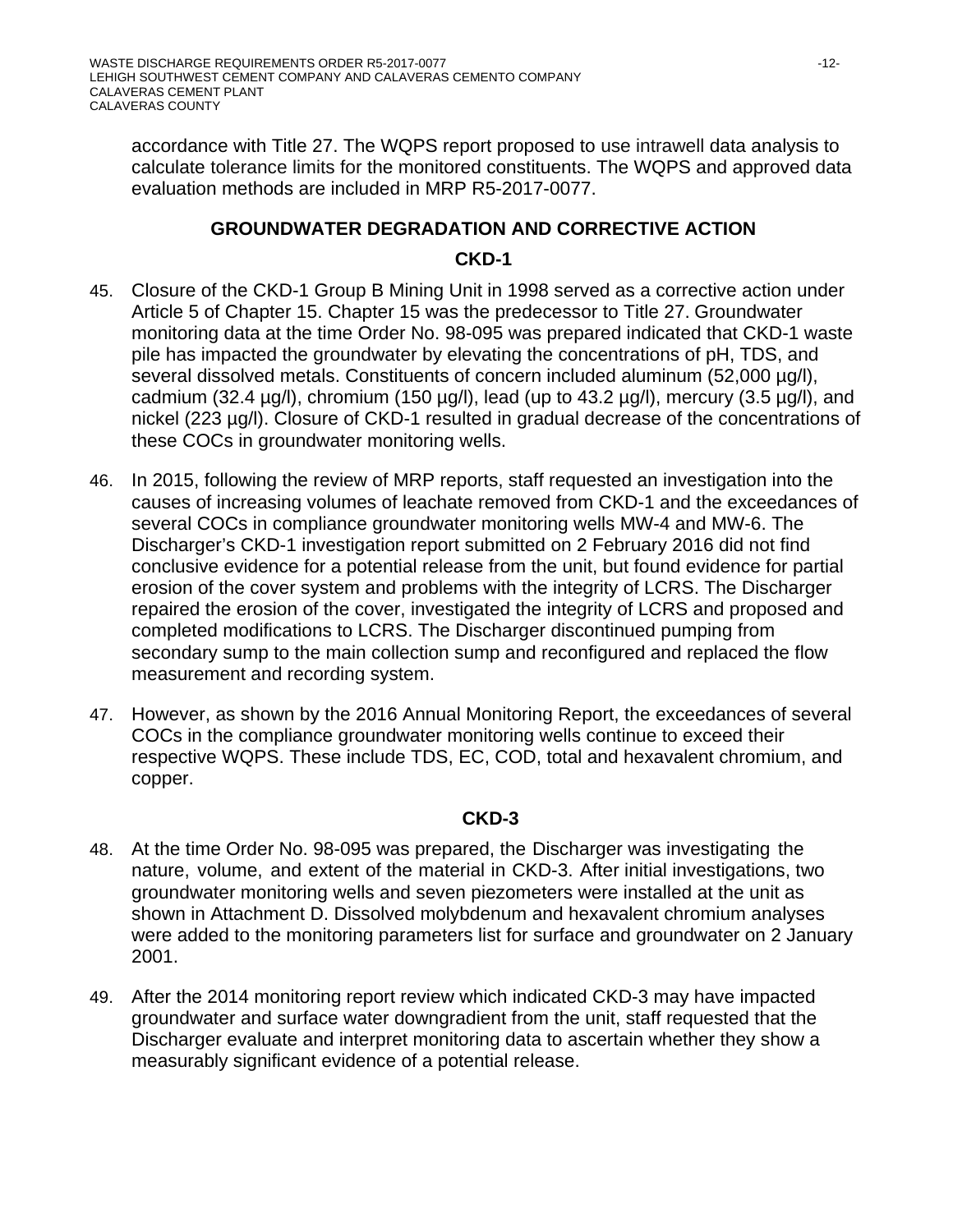50. On 16 December 2014, the Discharger submitted notification of a measurably significant evidence of a release from CKD-3 observed in the monitoring data. TDS, pH, aluminum, total chromium, hexavalent chromium, and molybdenum concentrations in groundwater in compliance well MW-8 exceeded WQPS. Historical MRP surface water monitoring data indicated periodic WQPS exceedances at SW-6 for EC, TDS, molybdenum, and manganese.

The Discharger submitted a partial *Amended Report of Waste Discharge* on 17 February 2015 and an *Engineering Feasibility Study* (EFS) *for Corrective Action* on 30 June 2016. The EFS was amended on 28 September 2016. Staff concurred with the conceptual closure plan for CKD-3 on 6 October 2016 and requested submittal of detailed closure technical design plans and construction quality assurance (CQA) plans in compliance with Title 27 siting and construction requirements for Group B waste. The design plans for CKD-3 are due within 180 days of adoption of these WDRs.

- 51. The Discharger is proposing to close CKD-3 with a low permeability cover system as shown in Attachment F. Currently, it is projected that the low-permeability cover will consist of an impermeable geomembrane such as high density polyethylene (HDPE) or linear low density polyethylene (LLDPE) and a soil and/or rock cover layer. Additional analyses will be completed to determine the type and thickness of additional cover components such as a bedding layer, drainage layer (if required), and vegetative soil layer.
- 52. The proposed CKD-3 LCRS will consist of a collection trench along the lower deck of CKD-3 to allow interception of seepage. The leachate shall be pumped to appropriate container(s) and either disposed offsite, or treated on-site and discharged to land under an appropriate discharge to land permit or general order. As included in the Prohibitions Section, this Order prohibits the discharge of leachate or any waste to the Quarry Pit.
- 53. Proposed calculations to support the final design will include completion of the Revised Universal Soil Loss Equation to verify that cover erosion is not excessive, slope stability analyses to confirm that the proposed grades are stable under static and dynamic loading, and completion of hydraulic calculations for surface water controls to verify they can convey the minimum design storm of a 100-year, 24 hour storm.

# **CLOSURE AND POST-CLOSURE MAINTENANCE OF MINING UNITS**

- 54. The Discharger included preliminary closure of CKD-3 and post-closure monitoring and maintenance for CKD-1 and CKD-3 information in the December 2016 ROWD. Conceptual design for closure of CDK-3 is outlined in the Groundwater and Corrective Action section.
- 55. Post-closure maintenance plans for CKD-1 and CKD-3 include inspection and monitoring activities for 30 years after the closure of entire site or until the site is no longer a threat to water quality.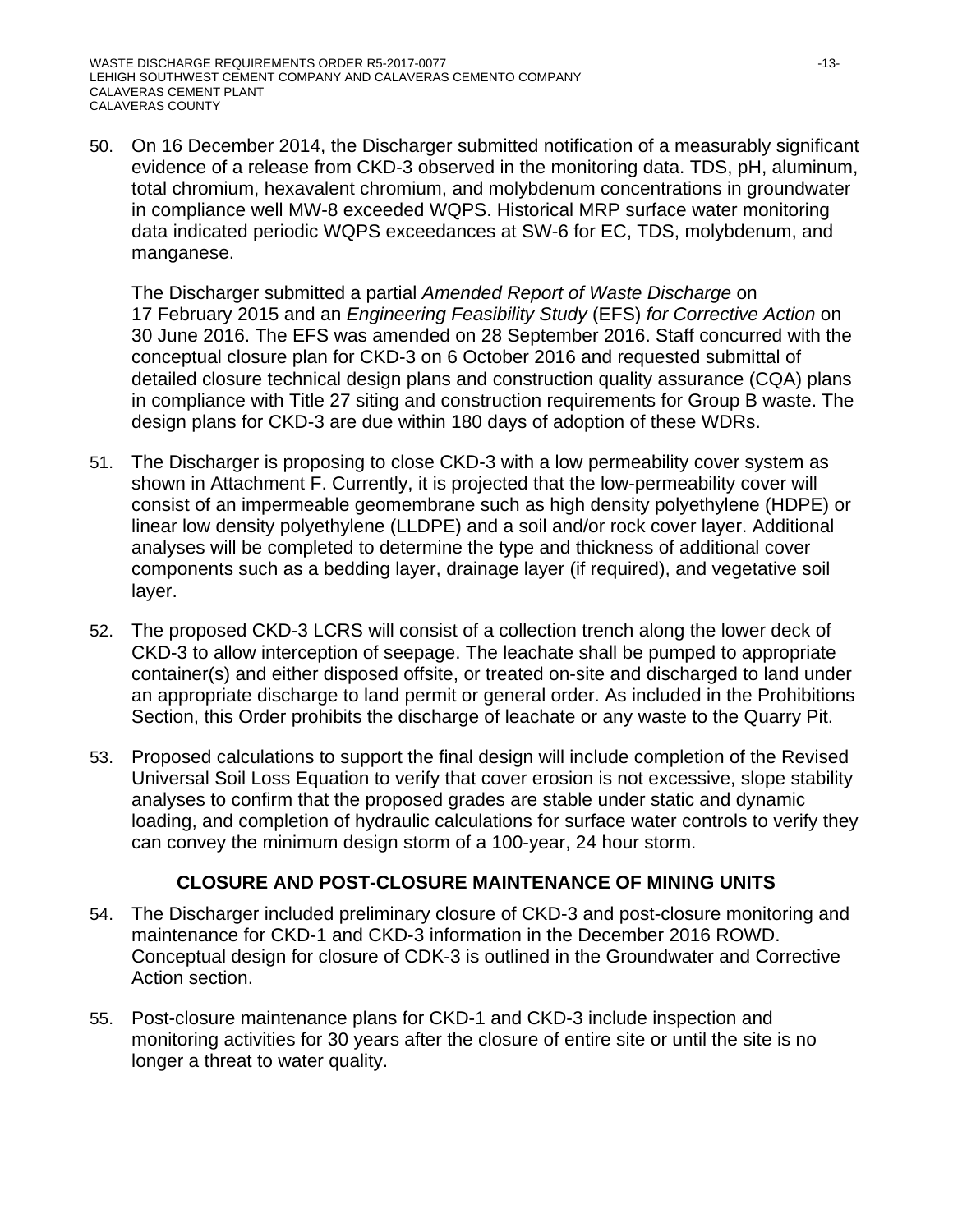### **FINANCIAL ASSURANCES**

56. California Code of Regulations Title 27, section 22510 requires the discharger to provide for adequate funding to pay for the costs of closure and post closure maintenance as required by this article. The discharger shall provide assurance of financial responsibility, acceptable to the regional water quality control board, pursuant to Chapter 6 of this title, and the regional water quality control board shall periodically review financial assurances and shall modify them as necessary. The Discharger's 16 December 2016 ROWD included a CKD-3 Preliminary Closure and Post Closure Maintenance Plans for CKD-1 and CKD-3 (PC/PCMP) for closure and post closure maintenance for CKD-1, CKD-3, and the Quarry Pit. The PC/PCMP includes a cost estimate for CKD-3 closure in the amount of **\$1,125,687 in 2016 dollars** and the postclosure costs for 30 years in the amount of **\$2,440,339 in 2016 dollars**. As of 2016, the balance of the closure fund was **\$3,566,026**. Staff concurs with these closure and postclosure cost estimates for CKD-1 and CKD-3. Future financial assurances need to include all mining units. This Order requires that the Discharger maintain financial assurance with the Central Valley Water Board in at least the amount of the closure cost estimate.

# **CEQA AND OTHER CONSIDERATIONS**

- 57. The action to revise waste discharge requirements for this existing facility is exempt from the provisions of the California Environmental Quality Act (CEQA), Public Resource Code section 21000, et seq., and the CEQA guidelines, in accordance with Title 14, section 15301.
- 58. This order implements:
	- *The Water Quality Control Plan for the Sacramento River and San Joaquin River Basins, Fourth Edition*.
	- The prescriptive standards and performance goals of California Code of Regulations, Title 27, Mining Waste Management Regulations, section 22470 et seq.
- 59. Based on the threat and complexity of the discharge, the facility is determined to be classified **2B** as defined below:

**Category 2 threat to water quality**, defined as, "Those discharges of waste that could impair the designated beneficial uses of the receiving water, cause short-term violations of water quality objectives, cause secondary drinking water standards to be violated, or cause a nuisance."

**Category B complexity**, defined as, "Any discharger not included in Category A that has physical, chemical, or biological treatment systems (except for septic systems with subsurface disposal), or any Class 2 or Class 3 waste management units."

60. Water Code section 13267(b) provides that: "In conducting an investigation specified in subdivision (a), the regional board may require that any person who has discharged, discharges, or is suspected of having discharged or discharging, or who proposes to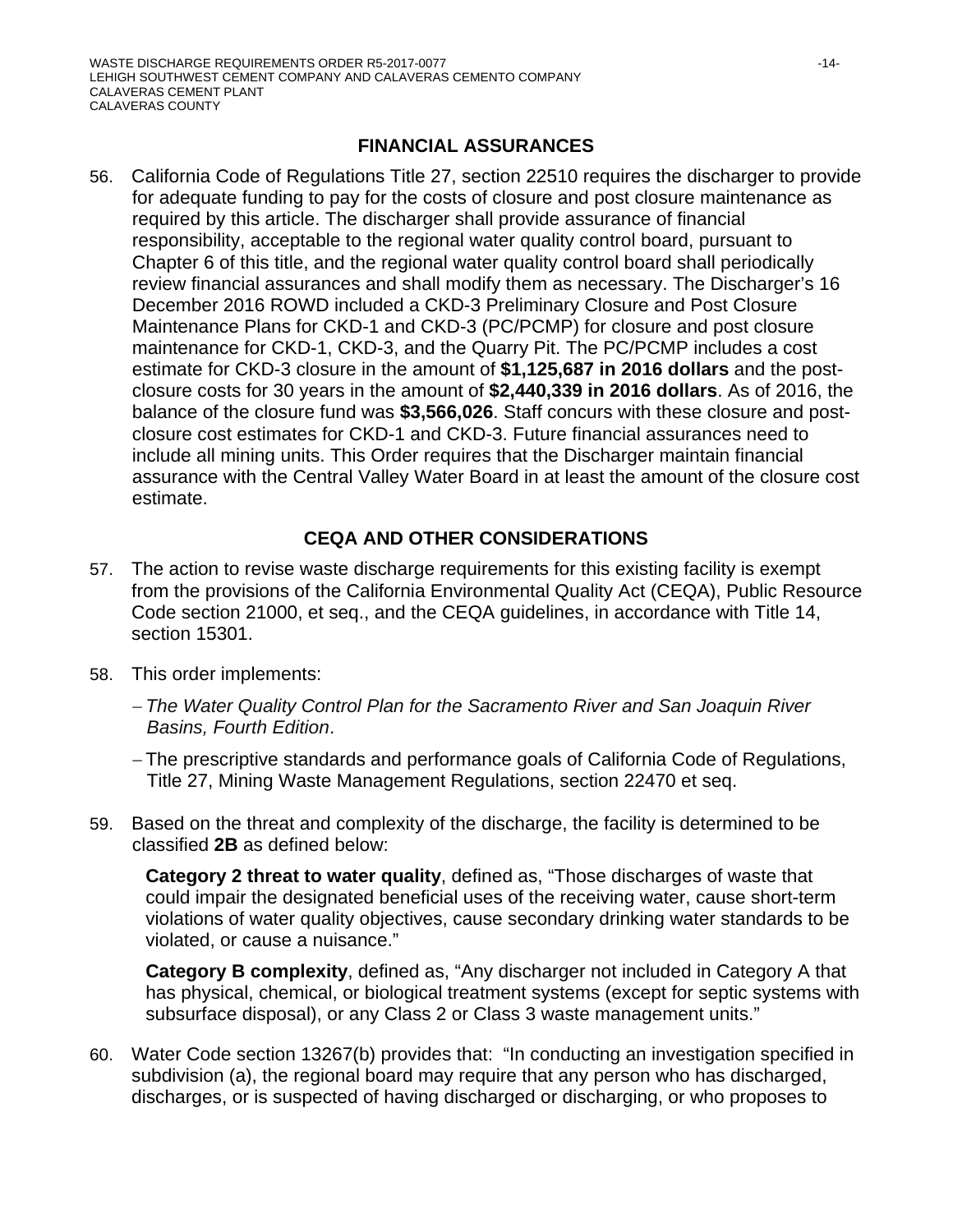discharge waste within its region, or any citizen or domiciliary, or political agency or entity of this state who has discharged, discharges, or is suspected of having discharged or discharging, or who proposes to discharge waste outside of its region that could affect the quality of the waters of the state within its region shall furnish, under penalty of perjury, technical or monitoring program reports which the regional board requires. The burden, including costs of these reports, shall bear a reasonable relationship to the need for the reports and the benefits to be obtained from the reports."

61. The technical reports required by this Order and the attached "Monitoring and Reporting Program R5-2017-0077" are necessary to assure compliance with these waste discharge requirements. The Discharger owns and operates the facility that discharges the waste subject to this Order.

# **PROCEDURAL REQUIREMENTS**

- 62. The Central Valley Water Board notified the Discharger and interested agencies and persons of its intent to prescribe waste discharge requirements for this discharge, and has provided them with an opportunity for a public hearing and an opportunity to submit their written views and recommendations.
- 63. The Central Valley Water Board, in a public meeting, heard and considered all comments pertaining to the discharge.
- 64. Any person aggrieved by this action of the Central Valley Water Board may petition the State Water Board to review the action in accordance with Water Code section 13320 and California Code of Regulations, title 23, sections 2050 and following. The State Water Board must receive the petition by 5:00 p.m., 30 days after the date that this Order becomes final, except that if the thirtieth day following the date that this Order becomes final falls on a Saturday, Sunday, or state holiday, the petition must be received by the State Water Board by 5:00 p.m. on the next business day. Copies of the law and regulations applicable to filing petitions may be found on the Internet at:

http://www.waterboards.ca.gov/public\_notices/petitions/water\_quality

or will be provided upon request.

**IT IS HEREBY ORDERED**, pursuant to California Water Code sections 13263 and 13267, that **WDRs Order No. 98-095** is rescinded except for purposes of enforcement, and that Lehigh Southwest Cement Company and Calaveras Cement Company, their agents, successors, and assigns, in order to meet the provisions of Division 7 of the California Water Code and the regulations adopted thereunder, shall comply with the following:

# **A. PROHIBITIONS**

1. The discharge of hazardous waste, designated waste, and mining waste is prohibited other than as described in these WDRs. For the purposes of this Order, the terms hazardous waste, designated waste, and mining waste are as defined in California Code of Regulations Title 27.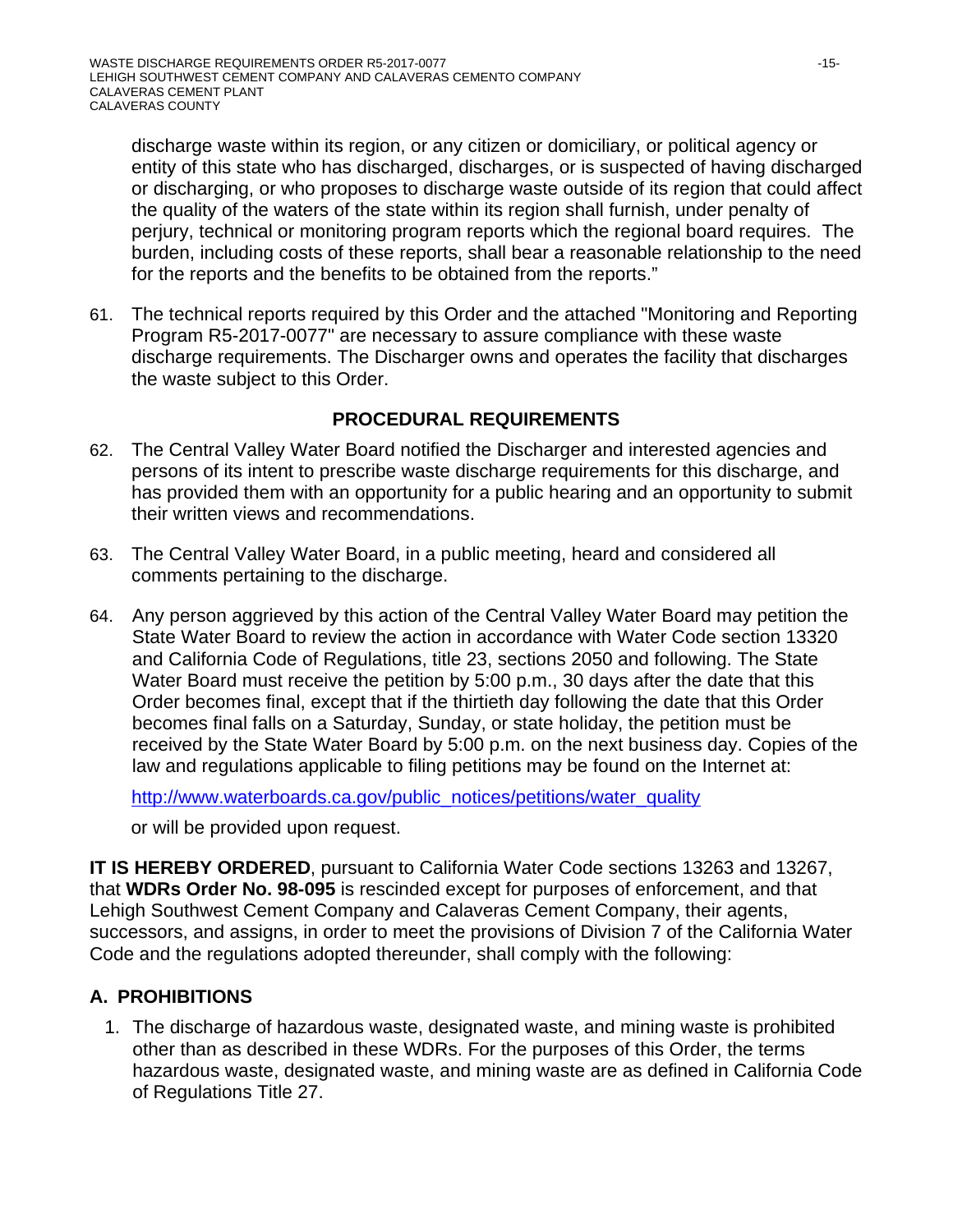- 2. Other than materials from the sand and gravel or asphalt concrete operations to be recycled at the Calaveras Materials Inc., the discharge or deposit of waste from any other sources is prohibited. Processing<sup>3</sup> recycled materials such as cured concrete or asphalt pavement, which can be used to produce saleable materials, is consistent with the existing activities at the site, and is acceptable.
- 3. Discharge of processing water and separated solids produced at the Calaveras Materials Inc. to surface water or surface water drainage courses is prohibited.
- 4. The discharge or transfer of leachate, or any liquid or solid waste to the Quarry Pit is prohibited.
- 5. The Discharger shall comply with all Standard Prohibitions listed in Section C of the Standard Provisions and Reporting Requirements dated April 2016 (SPRRs).

# **B. DISCHARGE SPECIFICATIONS**

- 1. The discharge shall not cause a condition of pollution or nuisance as defined by Water Code section 13050.
- 2. The discharge shall not cause degradation of any water supply.
- 3. The Discharger shall use best management practices for management of process water and temporary discharges of materials to be recycled at the Calaveras Materials Inc. to prevent surface water and groundwater degradation.
- 4. The Discharger shall maintain site security throughout the closure period. Perimeter fences, locked gates and signs shall be maintained to exclude public entry to the site. Locks, gates, signs and fences shall be inspected quarterly; damaged security features shall be repaired or replaced immediately.
- *5.* The Discharger shall comply with all Standard Discharge Specifications listed in Section *D of the SPRRs dated April 2016.*

# **C. FACILITY SPECIFICATIONS**

 $\overline{a}$ 

- 1. Annually, prior to the anticipated rainy season but no later than **15 October**, any necessary construction, maintenance, or repairs of precipitation and drainage control facilities shall be completed and reported in compliance with MRP R5-2017-0077.
- 2. The Discharger shall expand their existing Storm Water Pollution Prevention Plan and Monitoring Program and Reporting Requirements in accordance with State Water Board

 $3$  Processing includes receiving, storage, and the physical manipulation required to manufacture saleable products. Physical manipulation may include crushing, washing to remove fines, and screening. Processing also includes accepting uncured Portland cement or concrete, or washout from uncured Portland cement or concrete handling equipment (includes mixer trucks, pumps, concrete molds, etc.).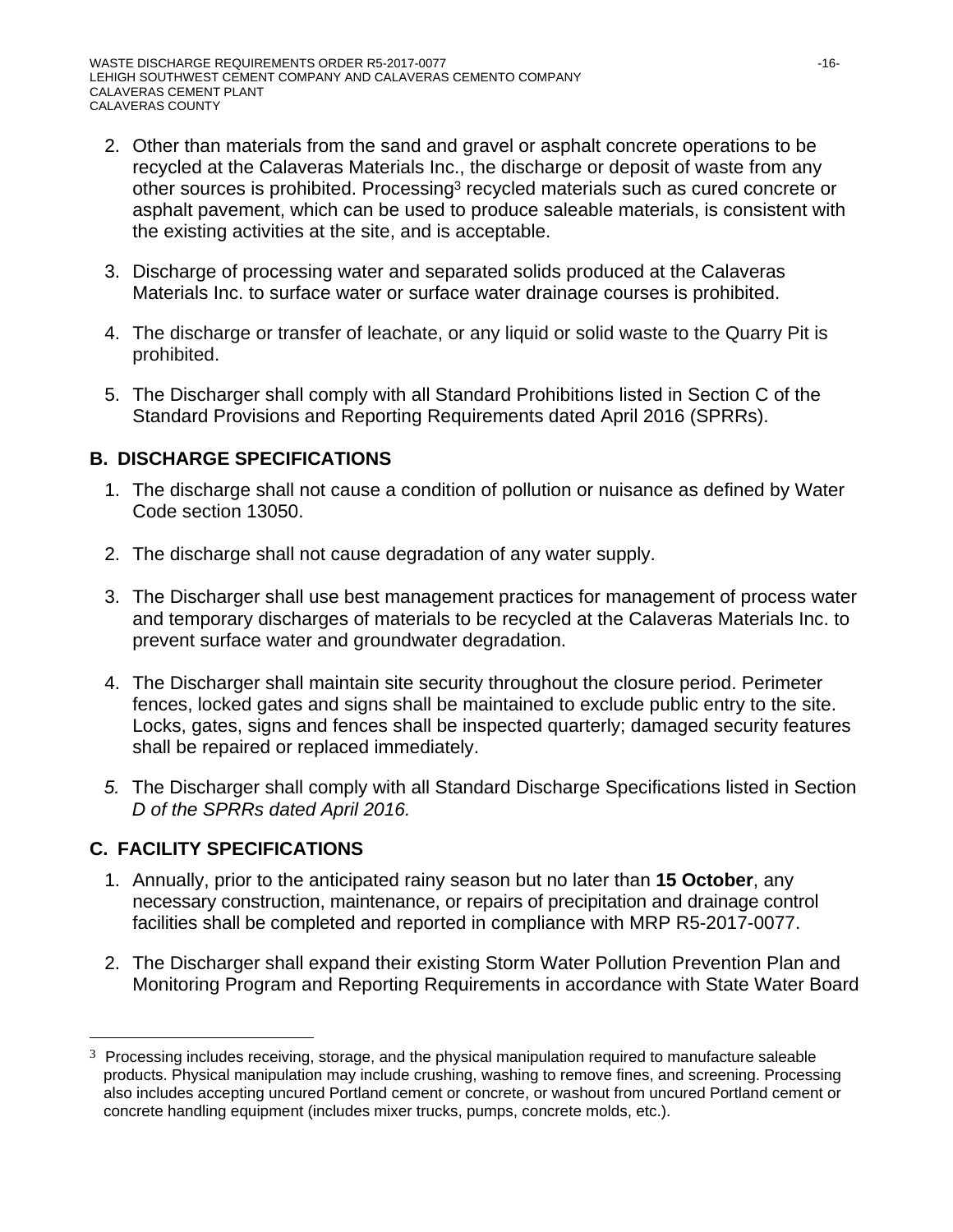Order No. 2014-0057-DWQ (Industrial General Permit) or most recent general industrial storm water permit) to cover the entire site, or retain all storm water on-site.

3. The Discharger shall comply with all Standard Discharge Specifications listed in Section E of the SPRRs dated April 2016.

# **CKD-1 and CKD-3**

- 4. The Discharger will develop an appropriate CKD-1 leachate management strategy to be submitted for Board approval within 180 days after adoption of this Order. In the interim period for 180 days after these WDRs are adopted, the Discharger will be required to monitor the level of leachate in the CKD-1 LCRS, but will not be required to pump or transfer the accumulated leachate into containers for disposal.
- 5. CKD-3 shall be closed per Title 27 requirements after all applicable construction quality assurance plans have been approved by Executive Officer.
- 6. The Discharger will develop an appropriate CKD-3 leachate management strategy as a part of CKD-3 closure design plans to be submitted for Board approval within 180 days after adoption of this order.

# **D. DESIGN AND CONSTRUCTION SPECIFICATIONS**

- 1. Mining units shall be designed and constructed pursuant Title 27, Section 22470 et seq. requirements.
- 2. Containment structures and precipitation and drainage control systems shall be constructed and maintained to prevent, to the greatest extent possible, inundation, erosion, slope failure, and washout under 100-year, 24-hour precipitation conditions.
- 3. Mining units shall be designed, constructed and operated to prevent inundation or washout due to flooding events with a 100-year return period.
- 4. Materials used to construct liners shall have appropriate physical and chemical properties to ensure containment of discharged wastes over their operating life.
- 5. Materials used to construct LCRSs shall have appropriate physical and chemical properties to ensure the required transmission of leachate.
- 6. The LCRSs shall be designed, constructed, and maintained to collect twice the anticipated daily volume of leachate generated by the Mining Unit. The LCRS extraction system shall be capable of removing this volume of leachate.
- 7. The depth of the fluid in any LCRS sump shall be kept at the minimum needed for safe pump operation without excessive pump cycling that could damage the pump.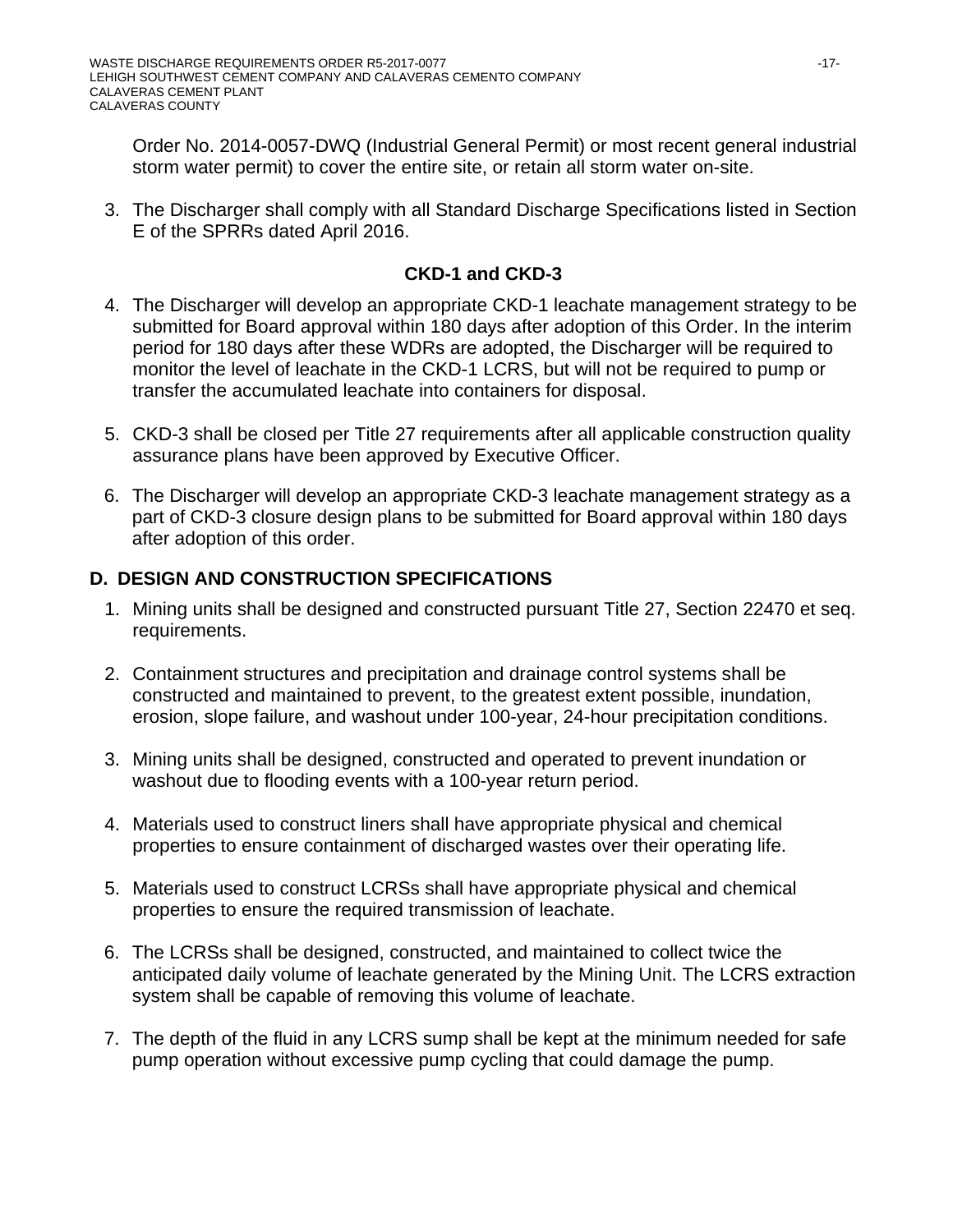- 8. The Discharger shall submit a design report including plans, specifications, and a construction quality assurance plan for review and approval prior to construction work related to the MU containment and cover systems.
- 9. The Discharger shall submit a final report documenting construction work related to the MU containment systems and cover for review and approval.
- 10. The Discharger shall comply with all Standard Design and Construction Specifications listed in Section F of the SPRRs dated April 2016.
- 11. The Discharger shall comply with all Storm Water Provisions listed in Section L of the SPRRs dated April 2016.

# **E. CLOSURE AND POST-CLOSURE MAINTENANCE SPECIFICATIONS**

- 1. The eight-acre MU CKD-3 closure design shall consist of a low permeability cover, LCRS, and stormwater controls. The unit shall be graded and closed pursuant to Title 27 requirements. Prior to construction, the Discharger shall submit Design Report with construction drawings and specifications. All applicable construction quality assurance plans shall be approved in writing by the Executive Officer.
- 2. The Discharger shall comply with all Closure and Post-Closure Maintenance Specifications listed in Section G of the SPRRs dated April 2016.

# **F. FINANCIAL ASSURANCE**

- 1. By **1 June 2018**, pursuant to Title 27, the Discharger shall establish an irrevocable acceptable financial mechanism as specified in Title 27, Section 22228 in the amount of **\$3,566,026** in **2016 dollars** for **closure and post-closure fund** with the Central Valley Water Board named as beneficiary. The issuing institution shall become liable under the terms of the financial mechanism if the Executive Officer determines that the Discharger has failed or is failing to perform closure or post-closure maintenance or corrective action activities as guaranteed by the mechanism in a timely manner. Prior to any exercise of remedies, Central Valley Water Board staff will provide the Discharger with written notice of the Discharger's noncompliance with any provisions of these WDRs.
- 2. By **1 June** of each year, the Discharger shall submit a report to the Central Valley Water Board that reports the balance of both the closure and corrective action funds or the amounts of the Guarantees and the adjustments to account for inflation.
- 3. The Discharger shall comply with all Standard Financial Assurance Specifications listed in Section H of the SPRRs dated April 2016.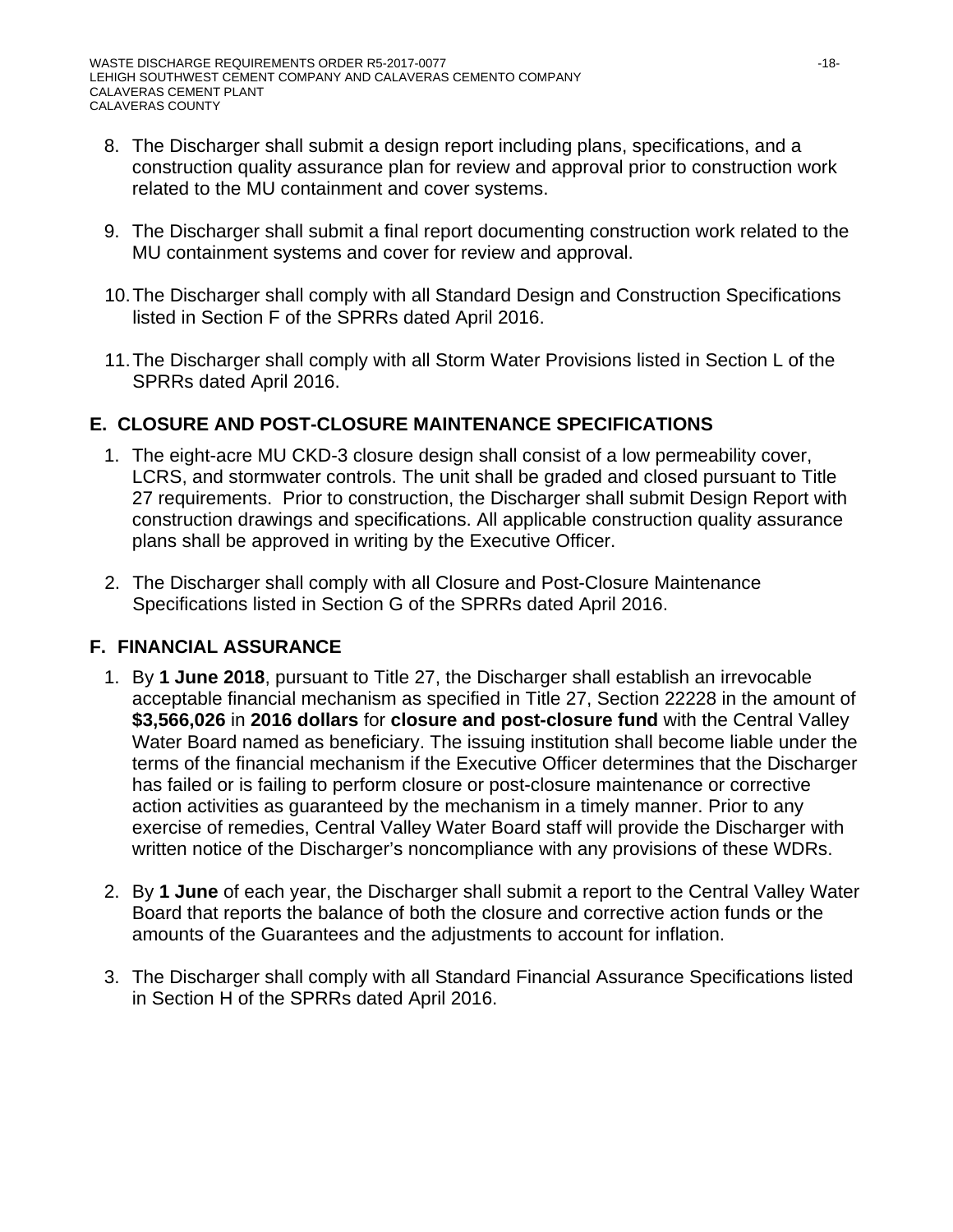# **G. MONITORING SPECIFICATIONS**

- 1. The Discharger shall comply with the detection monitoring program provisions of Title 27 for groundwater, surface water, and the unsaturated zone, and in accordance with Monitoring and Reporting Program (MRP) R5-2017-0077, and the Standard Monitoring Specifications listed in Section I of the SPRRs dated April 2016.
- 2. The Discharger shall, for any mining unit in a corrective action monitoring program, comply with the corrective action monitoring program provisions of Title 27, MRP R5- 2017-0077, and the Standard Monitoring Specifications listed in Section I of SPRRs dated April 2016.
- 3. The Discharger shall comply with the Water Quality Protection Standards for surface water and groundwater as specified in this Order, MRP R5-2017-0077, and the SPRRs dated April 2016.
- 4. The concentrations of the constituents of concern in waters passing the Point of Compliance (defined pursuant to Title 27, section 20164 as a vertical surface located at the hydraulically downgradient limit of the mining unit that extends through the uppermost aquifer underlying the unit) shall not exceed the concentration limits established pursuant to MRP R5-2017-0077.
- 5. For each monitoring event, the Discharger shall determine whether the mining unit is in compliance with the Water Quality Protection Standards using procedures specified in MRP R5-2017-0077 and the Standard Monitoring Specifications in Section I of the SPRRs dated April 2016.
- 6. The Discharger shall comply with all Standard Monitoring Specifications and Response to a Release specifications listed in Sections I and J of the SPRRs dated April 2016.

# **H. PROVISIONS**

- 1. The Discharger shall comply with the Standard Provisions and Reporting Requirements, dated April 2016, which are attached hereto and made part of this Order by reference. The Standard Provisions and Reporting Requirements contain important provisions and requirements with which the Discharger must comply. A violation of any of the Standard Provisions and Reporting Requirements is a violation of these waste discharge requirements.
- 2. Pursuant to Water Code section 13267, the Discharger shall comply with Monitoring and Reporting Program R5-2017-0077, which is attached to and made part of this Order. A violation of Monitoring and Reporting Program R5-2017-0077 is a violation of these waste discharge requirements.
- 3. The Discharger shall maintain a copy of this Order at the facility and make it available at all times to facility operating personnel, who shall be familiar with its contents, and to regulatory agency personnel.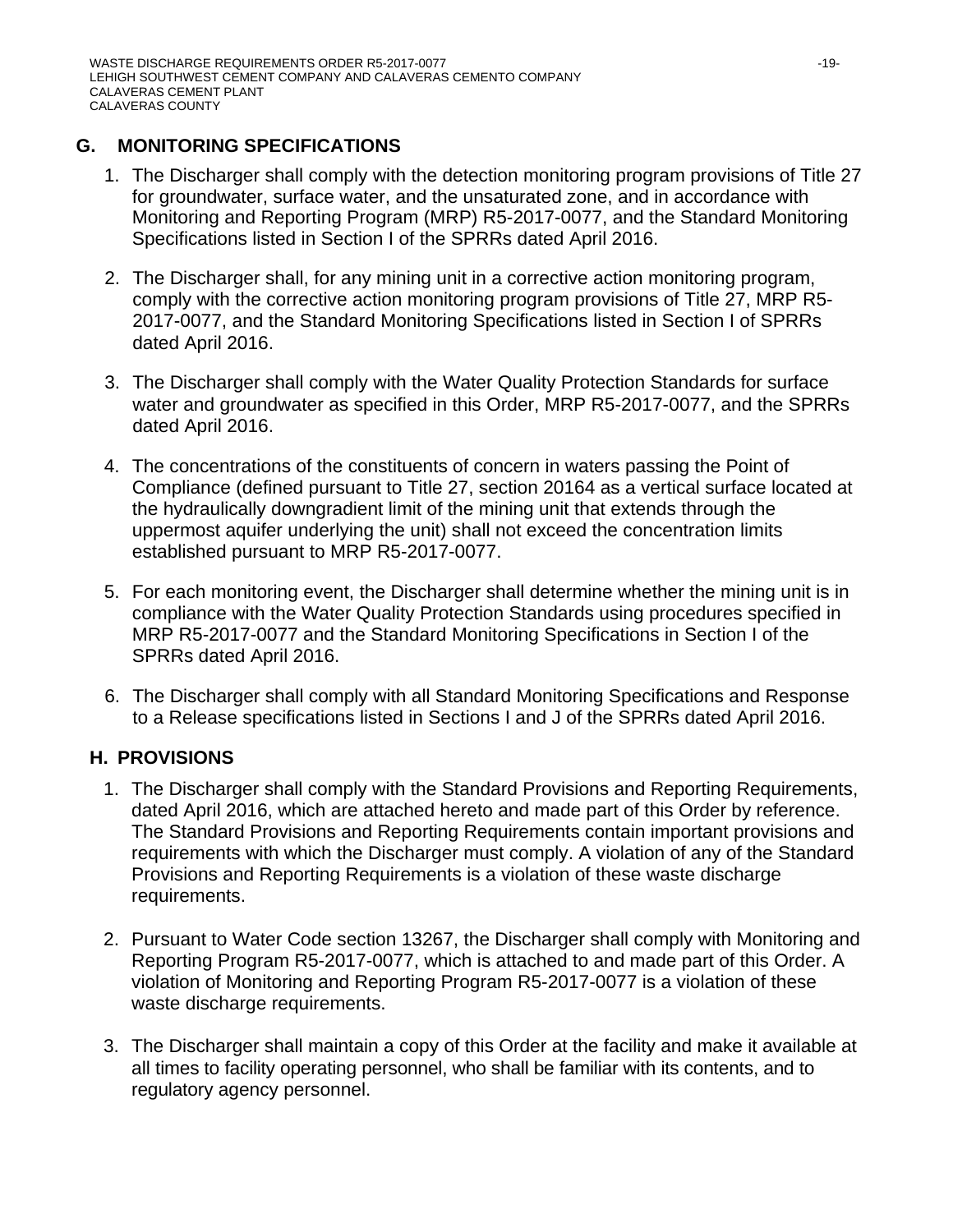- 4. The Discharger shall maintain legible records of the volume of leachate discharged into the Quarry Pit. These records shall be available for review by representatives of the Central Valley Water Board and of the State Water Resources Control Board, and copies of these records shall be sent to the Central Valley Water Board upon request.
- 5. The Discharger shall comply with all applicable provisions of Title 27 that are not specifically referred to in this Order.
- 6. The Discharger shall immediately notify the Central Valley Water Board of any flooding, equipment failure, slope failure, or other change in site conditions which could impair the integrity of waste or leachate containment facilities or precipitation and drainage control structures.
- 7. In the event of any change in control or ownership of the facility or disposal areas, the Discharger must notify the succeeding owner or operator of the existence of this Order by letter, a copy of which shall be immediately forwarded to this office. To assume operation as Discharger under this Order, the succeeding owner or operator must apply in writing to the Executive Officer requesting transfer of the Order. The request must contain the requesting entity's full legal name, the state of incorporation if a corporation, the name and address and telephone number of the persons responsible for contact with the Central Valley Water Board, and a statement. The statement shall comply with the signatory paragraph of General Provision K.2.e in the Standard Provisions and Reporting Requirements and state that the new owner or operator assumes full responsibility for compliance with this Order. Failure to submit the request shall be considered a discharge without requirements, a violation of the California Water Code. Transfer shall be approved or disapproved by the Executive Officer.
- 8. The Discharger shall provide proof to the Central Valley Water Board **within sixty days after completing final closure** that the deed to the facility property, or some other instrument that is normally examined during title search, has been modified to include, in perpetuity, a notation to any potential purchaser of the property stating that:
	- a. The parcel has been used for disposal of wastes.
	- b. Land use options for the parcel are restricted in accordance with post-closure land uses set forth in any post-closure plan (if applicable).
	- c. In the event that the Discharger defaults on carrying out either any corrective action needed to address a release, groundwater monitoring, or any post-closure maintenance (if applicable), then the responsibility for carrying out such work falls to the property owner.
- 9. All technical reports required herein that involve planning, investigation, evaluation, or design, or other work requiring interpretation and proper application of engineering or geologic sciences, shall be prepared by or under the direction of persons registered to practice in California pursuant to California Business and Professions Code sections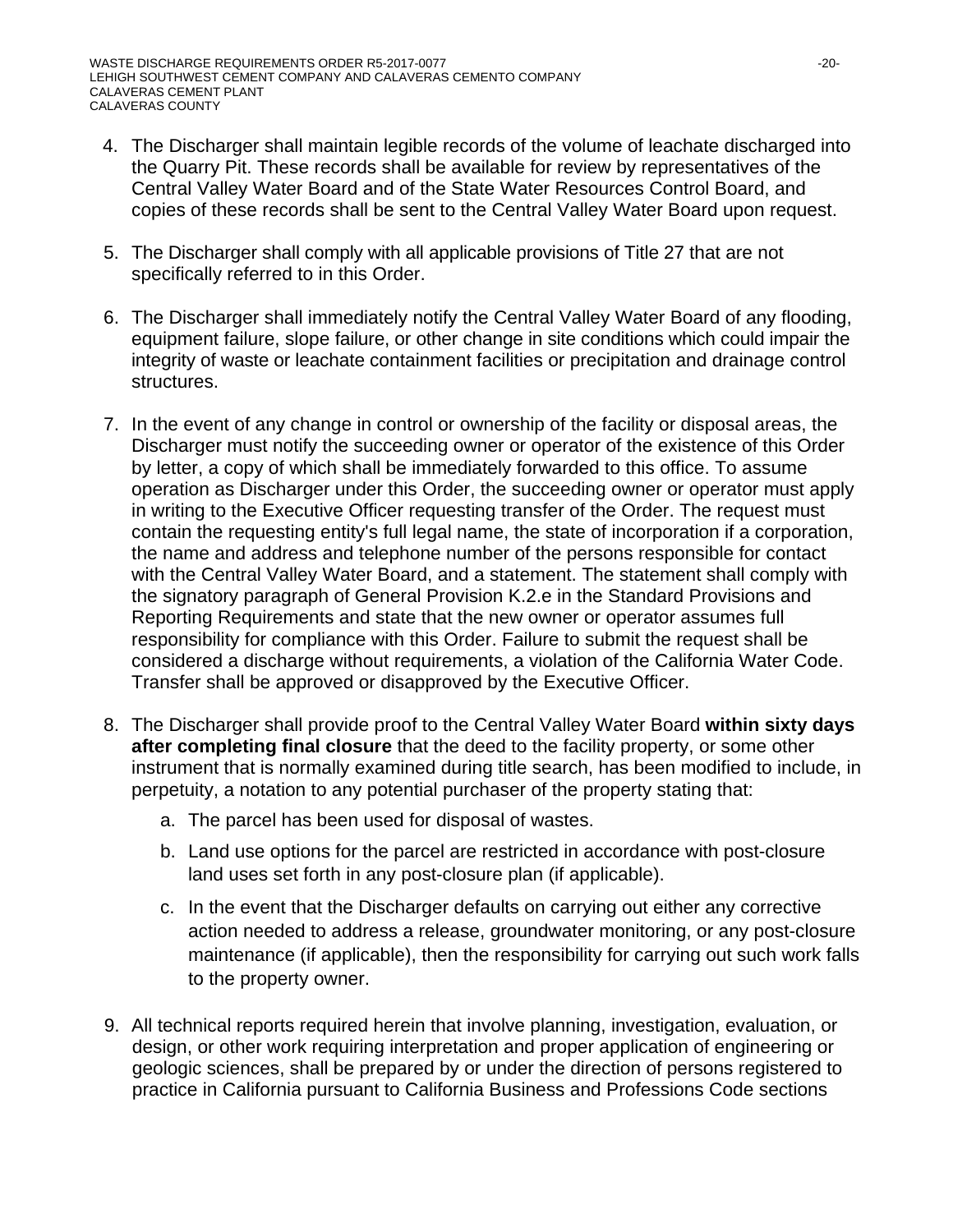6735, 7835, and 7835.1. As required by these laws, completed technical reports must bear the signature(s) and seal(s) of the registered professional(s) in a manner such that all work can be clearly attributed to the professional responsible for the work.

10. The following reports and work plans shall be submitted pursuant to Section 13267 of the California Water Code and shall be prepared by a California-registered civil engineer or certified engineering geologist:

| <u>Task</u> |                                                                                                                                                                                                                                                                                                                                                                                                                                          | <b>Compliance Date</b>                                 |
|-------------|------------------------------------------------------------------------------------------------------------------------------------------------------------------------------------------------------------------------------------------------------------------------------------------------------------------------------------------------------------------------------------------------------------------------------------------|--------------------------------------------------------|
| А.          | <b>Updated Sample Collection and Analyses Plan</b><br>Submit an updated Sample Collection and Analyses Plan for<br>groundwater, surface water, and leachate water quality<br>monitoring and reporting.                                                                                                                                                                                                                                   | 31 August 2017                                         |
| В.          | Workplan for an Additional Groundwater Monitoring Well<br>and an Additional Surface Water Sampling Point<br>Submit a work plan to install an additional detection<br>groundwater monitoring well at CDK-1. The workplan shall<br>also identify an additional surface water monitoring point in the<br>drainage west and downstream of the Calaveras Material Inc.                                                                        | 31 August 2017                                         |
| C.          | settling pond.<br><b>CKD-3 Design Report with Construction Drawings and</b><br><b>Specifications and Construction Quality Assurance Plans</b>                                                                                                                                                                                                                                                                                            | Within 180 days<br>after the adoption                  |
|             | Submit a design report with construction drawings and<br>specifications and construction quality assurance plan for<br>review and approval (see all Construction Specifications in<br>Section D, above and Section F of the SPRRs.). The report<br>shall include a proposal for construction of a new compliance<br>groundwater monitoring well. The Discharger will submit<br>updates 60 and 120 days after the adoption of this Order. | of this Order                                          |
| D.          | <b>CKD-1 Leachate Management Plan</b><br>Submit the results of CKD-1 investigations and an alternate<br>leachate management plan.                                                                                                                                                                                                                                                                                                        | Within 180 days<br>after the adoption<br>of this order |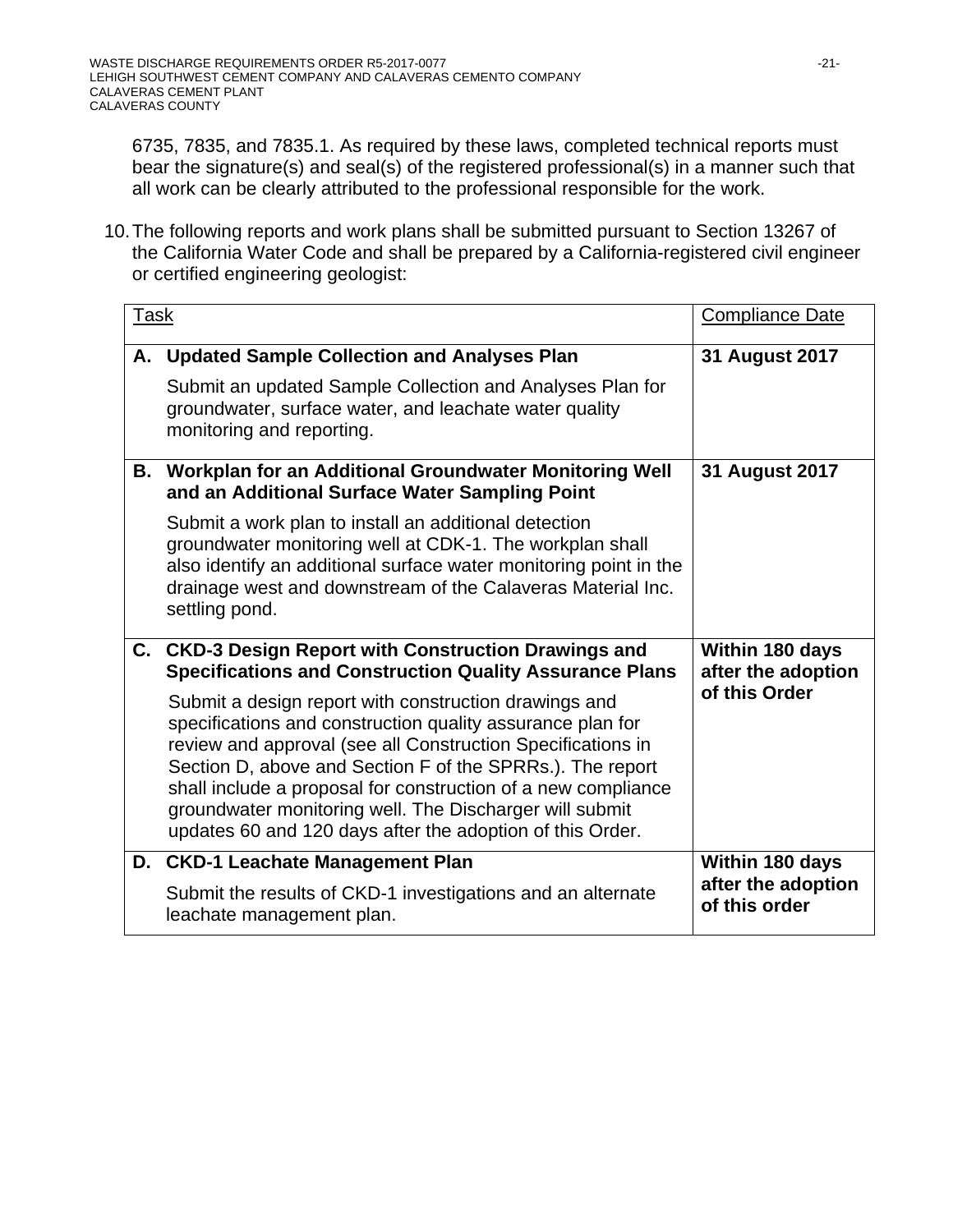| Task |                                                                                                                                                                                                                                                                                                                                                                                                                                                                                                                                                                                                                                                                               | <b>Compliance Date</b> |
|------|-------------------------------------------------------------------------------------------------------------------------------------------------------------------------------------------------------------------------------------------------------------------------------------------------------------------------------------------------------------------------------------------------------------------------------------------------------------------------------------------------------------------------------------------------------------------------------------------------------------------------------------------------------------------------------|------------------------|
| Е.   | <b>Complete Closure of MU CKD-3 and Submit Final Closure</b><br><b>Construction Quality Assurance Report</b>                                                                                                                                                                                                                                                                                                                                                                                                                                                                                                                                                                  | 31 December 2018       |
|      | Complete closure of CKD-3 and submit a construction quality<br>assurance (CQA) report for review and approval upon<br>completion demonstrating construction was conducted in<br>accordance with approved construction plans (see Standard<br>Construction Specifications in Section F of the SPRRs).                                                                                                                                                                                                                                                                                                                                                                          |                        |
| Е.   | <b>Final Closure and Post-Closure Maintenance Plan</b><br>Submit an Updated Final Closure and Post-Closure<br>Maintenance Plan including inspection, maintenance, and<br>monitoring of the facility during the post-closure maintenance<br>period, a post-closure maintenance cost estimate for the entire<br>facility including Calaveras Materials Inc., and proof of the<br>post-closure fund mechanism with the Central Valley Water<br>Board listed as a beneficiary as detailed in Financial<br>Assurances F.1. The plan will be implemented for a minimum<br>period of 30 years or until the waste no longer poses a threat<br>to water quality, whichever is greater. | 31 March 2019          |

- 11. The Central Valley Water Board will review this Order periodically and may revise requirements when necessary.
- 12. This Order shall take effect upon the date of adoption.
- 13. The Discharger shall comply with all General Provision listed in Section K of the SPRRs dated April 2016.

I, PAMELA C. CREEDON, Executive Officer, do hereby certify the foregoing is a full, true and correct copy of an Order adopted by the California Regional Water Quality Control Board, Central Valley Region, on \_\_9 June 2017\_\_.

> \_ \_\_\_\_*ORIGINAL SIGNED BY*\_\_\_\_\_\_\_\_\_\_ PAMELA C. CREEDON, Executive Officer

NJV/WMH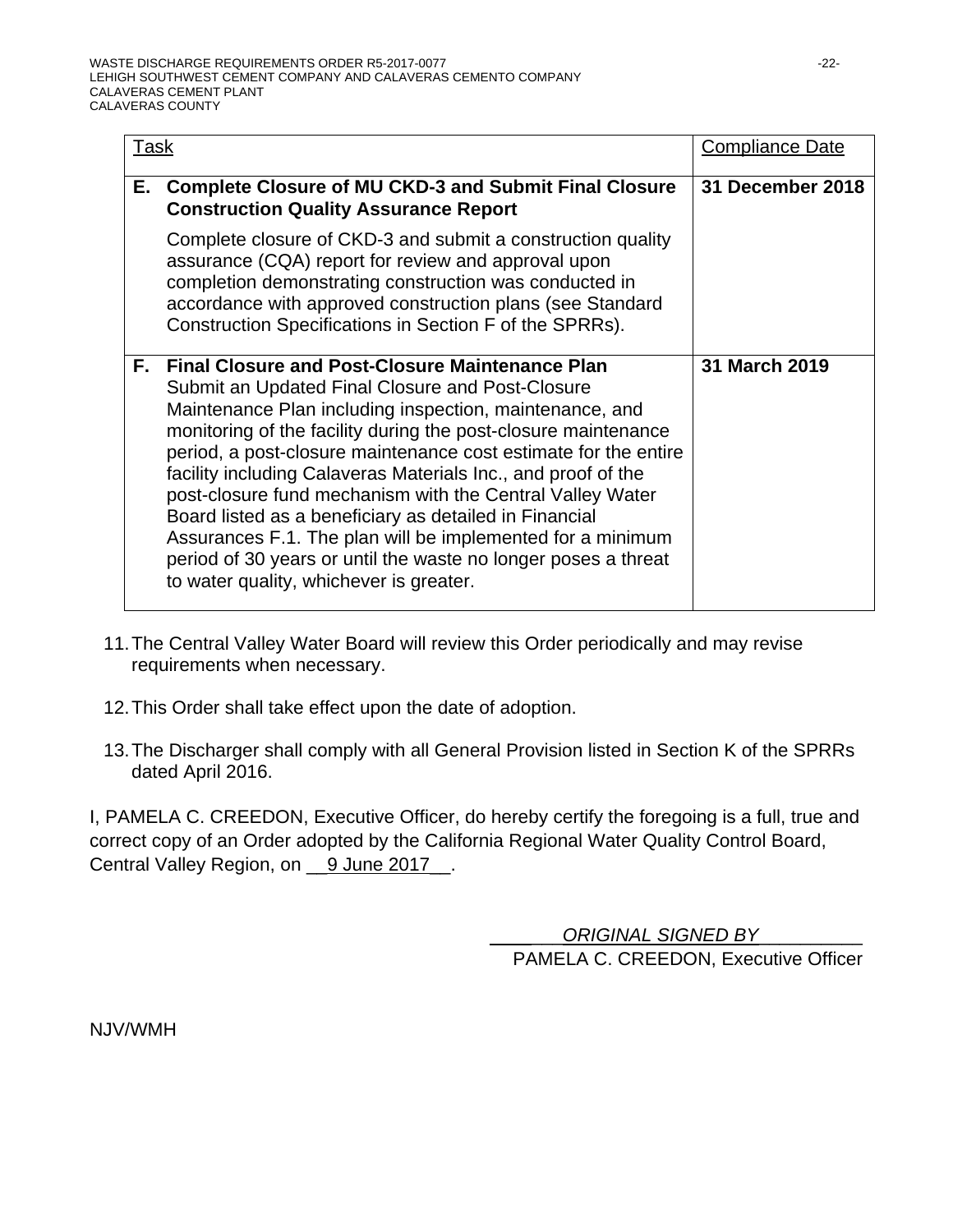### CALIFORNIA REGIONAL WATER QUALITY CONTROL BOARD CENTRAL VALLEY REGION

# MONITORING AND REPORTING PROGRAM R5-2017-0077 FOR

### LEHIGH SOUTHWEST CEMENT COMPANY0077 CALAVERAS CEMENT COMPANY CALAVERAS CEMENT PLANT CALAVERAS COUNTY

This monitoring and reporting program (MRP) is issued to Lehigh Southwest Cement Company and Calaveras Cement Company (Discharger), pursuant to California Water Code section 13267 and incorporates requirements for groundwater and surface water monitoring and reporting; facility monitoring, maintenance, and reporting; and financial assurances reporting contained in California Code of Regulations, Title 27 (hereafter Title 27), Waste Discharge Requirements (WDRs) Order R5-2017-0077, and the Standard Provisions and Reporting Requirements dated April 2016 (SPRRs).

Compliance with this MRP is ordered by the WDRs and the Discharger shall not implement any changes to this MRP unless a revised MRP is issued by the Central Valley Water Board or the Executive Officer. Failure to comply with this MRP, or with the SPRRs, constitutes noncompliance with the WDRs and with Water Code Section 13267, which can result in the imposition of civil monetary liability.

### **A. MONITORING**

The Discharger shall comply with the detection monitoring program provisions of Title 27 for groundwater and surface water in accordance with Standard Monitoring Specifications in SPRRs.

All compliance monitoring wells established for the detection monitoring program shall constitute the monitoring points for the groundwater Water Quality Protection Standard. All detection monitoring program groundwater monitoring wells, leachate, Quarry Pit water, and surface water monitoring points shall be sampled and analyzed for monitoring parameters and constituents of concern (COCs) as indicated and listed in Tables 1 through 5.

The Discharger shall use USEPA test methods with the lowest achievable detection limit for that constituent taking any matrix interferences into account. The reporting limit shall be no higher than the practical quantitation limit. The Discharger shall report all trace concentrations that are between the detection limit and the practical quantitation limit. All metals analyses shall be for dissolved metals.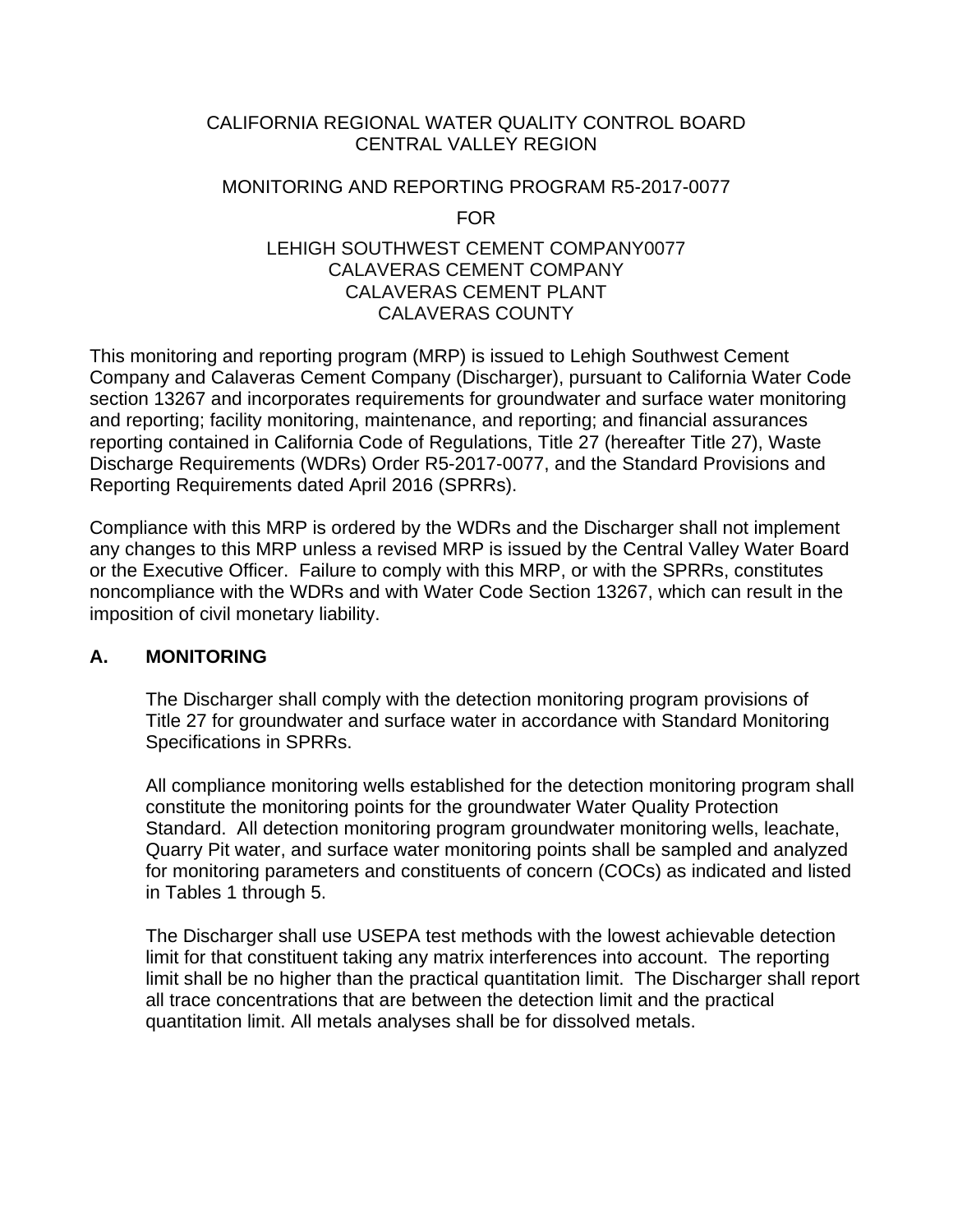The monitoring program of this MRP includes:

| Section | <b>Monitoring Program</b>                      |
|---------|------------------------------------------------|
| A.1     | <b>Groundwater Monitoring</b>                  |
| A.2     | <b>Surface Water Monitoring</b>                |
| A.3     | <b>LCRS Monitoring and Annual LCRS Testing</b> |
| A.4     | <b>Facility Monitoring</b>                     |

### **1. Groundwater Monitoring**

The Discharger shall operate and maintain a groundwater detection monitoring system that complies with the applicable provisions of Title 27, sections 20415 and 20420. The detection monitoring system shall be certified by a Californialicensed professional civil engineer or geologist as meeting the requirements of Title 27.

The current groundwater monitoring network consists of the following:

| Well   | <b>Status</b>               | Zone    | <b>Units Being Monitored</b> |
|--------|-----------------------------|---------|------------------------------|
| $MW-9$ | Background                  | Shallow | CKD-1                        |
| $MW-4$ | Detection/Corrective        | Shallow | CKD-1                        |
|        | Action                      |         |                              |
| $MW-6$ | Detection/Corrective        | Deep    | CKD-1                        |
|        | Action                      |         |                              |
| $MW-7$ | Background                  | Shallow | CKD-3                        |
| $MW-8$ | <b>Detection/Corrective</b> | Shallow | CKD-3                        |
|        | Action                      |         |                              |

Groundwater monitoring well MW-2 near CKD-1 and piezometers PZ-1 through PZ-7 are used to measure groundwater elevation. Groundwater monitoring well MW-3 is not being utilized in the current groundwater monitoring network.

The current groundwater monitoring detection monitoring system does not meet the requirements of Title 27, sections 20415 and 20420. The current groundwater detection monitoring systems for CKD-1 is inadequate to evaluate the distribution of potential contamination in groundwater. The Provisions Section of the WDRs requires the Discharger to install an additional detection groundwater monitoring well in a location that will allow more accurate spatial assessment of groundwater flow, gradient, and water quality. The Discharger shall add all new monitoring points to the site groundwater monitoring network.

Groundwater samples shall be collected semiannually from the background wells, detection monitoring wells, and any additional monitoring points added as part of the approved groundwater monitoring system. The Discharger shall collect, preserve, and transport groundwater samples in accordance with the approved Sample Collection and Analysis Plan. Depth to groundwater shall be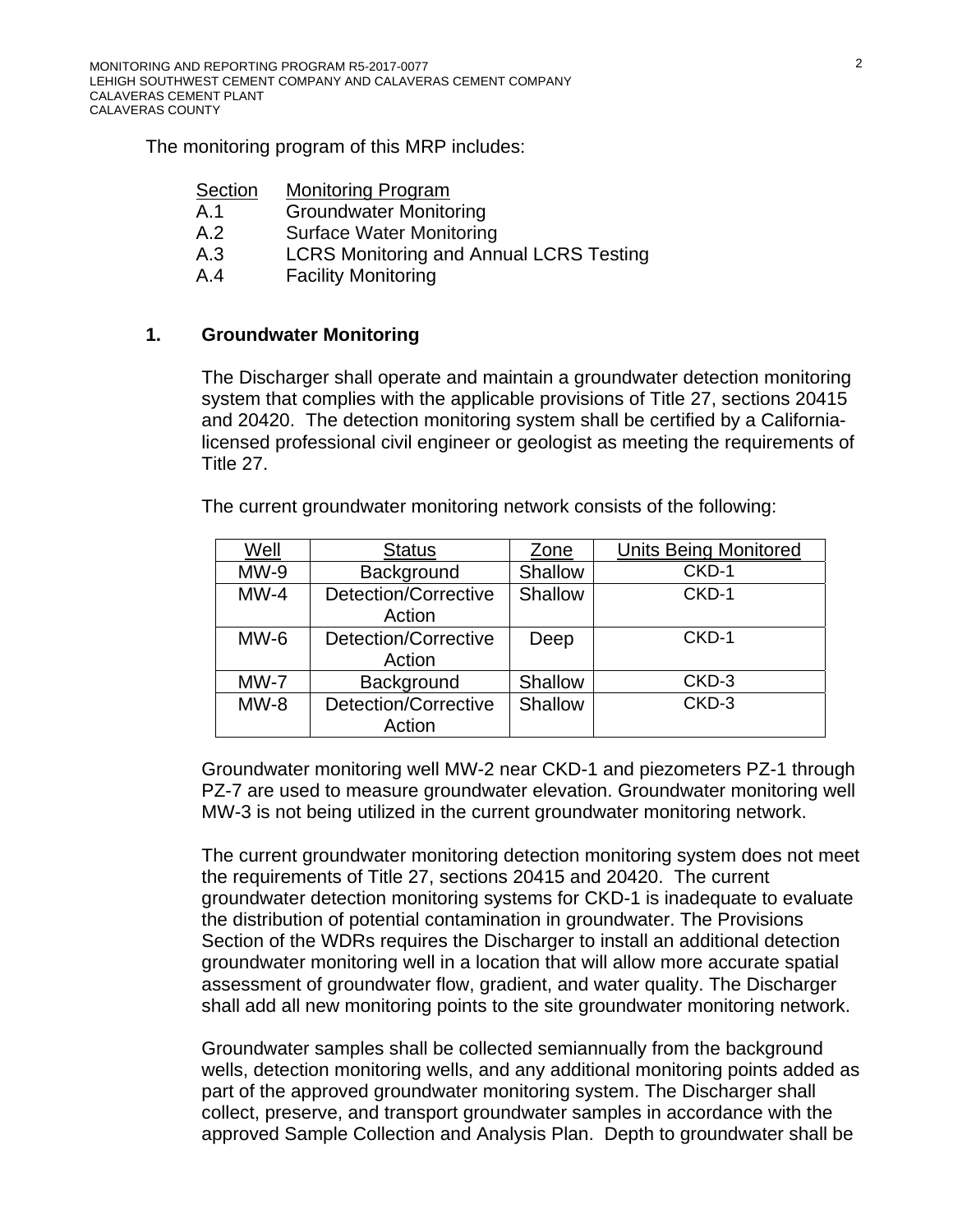#### measured to the nearest 0.01 feet.

Samples shall be collected and analyzed for the monitoring parameters in accordance with the methods and frequency specified in the following table:

| <b>Table 1: Groundwater Monitoring</b> |                       |                                |                            |
|----------------------------------------|-----------------------|--------------------------------|----------------------------|
| <b>Parameters</b>                      | Units                 | Monitoring<br><b>Frequency</b> | <b>Reporting Frequency</b> |
| <b>Field Parameters</b>                |                       |                                |                            |
| <b>Groundwater Elevation</b>           | Ft. & hundredths, MSL | Quarterly <sup>1</sup>         | Semiannually               |
| Temperature                            | $^{\circ}$ F          | Semiannually                   | Semiannually               |
| <b>Electrical Conductivity</b>         | umhos/cm              | Semiannually                   | Semiannually               |
| pH                                     | pH units              | Semiannually                   | Semiannually               |
| Turbidity                              | <b>NTU</b>            | Semiannually                   | Semiannually               |
| <b>Monitoring Parameters</b>           |                       |                                |                            |
| Lab pH                                 | pH units              | Semiannually                   | Semiannually               |
| <b>Total Dissolved Solids</b>          | mg/L                  | Semiannually                   | Semiannually               |
| <b>Total Alkalinity</b>                | mg/L                  | Semiannually                   | Semiannually               |
| <b>Chemical Oxygen Demand</b>          | mg/L                  | Semiannually                   | Semiannually               |
| Chloride                               | mg/L                  | Semiannually                   | Semiannually               |
| Sulfate                                | mg/L                  | Semiannually                   | Semiannually               |
| Calcium                                | mg/L                  | Semiannually                   | Semiannually               |
| Sodium                                 | mg/L                  | Semiannually                   | Semiannually               |
| Magnesium                              | mg/L                  | Semiannually                   | Semiannually               |
| Aluminum                               | $\mu$ g/L             | Semiannually                   | Semiannually               |
| Cadmium                                | $\mu$ g/L             | Semiannually                   | Semiannually               |
| Chromium, Total                        | $\mu$ g/L             | Semiannually                   | Semiannually               |
| Chromium, Hexavalent                   | $\mu$ g/L             | Semiannually                   | Semiannually               |
| Copper                                 | $\mu$ g/L             | Semiannually                   | Semiannually               |
| Iron                                   | $\mu$ g/L             | Semiannually                   | Semiannually               |
| Lead                                   | $\mu$ g/L             | Semiannually                   | Semiannually               |
| Mercury                                | $\mu$ g/L             | Semiannually                   | Semiannually               |
| <b>Nickel</b>                          | $\mu$ g/L             | Semiannually                   | Semiannually               |
| Manganese                              | $\mu$ g/L             | Semiannually                   | Semiannually               |
| Molybdenum                             | $\mu$ g/L             | Semiannually                   | Semiannually               |

 $1$  The Discharger shall measure the groundwater elevation in each well and each piezometer **quarterly**, determine groundwater flow direction, and estimate groundwater flow rates in the uppermost water bearing zone and in any zones of perched water and in any additional portions of the zone of saturation monitored. The results shall be reported semiannually, including the times of expected highest and lowest elevations of the water levels in the wells, pursuant to Title 27, section 20415(e)(15).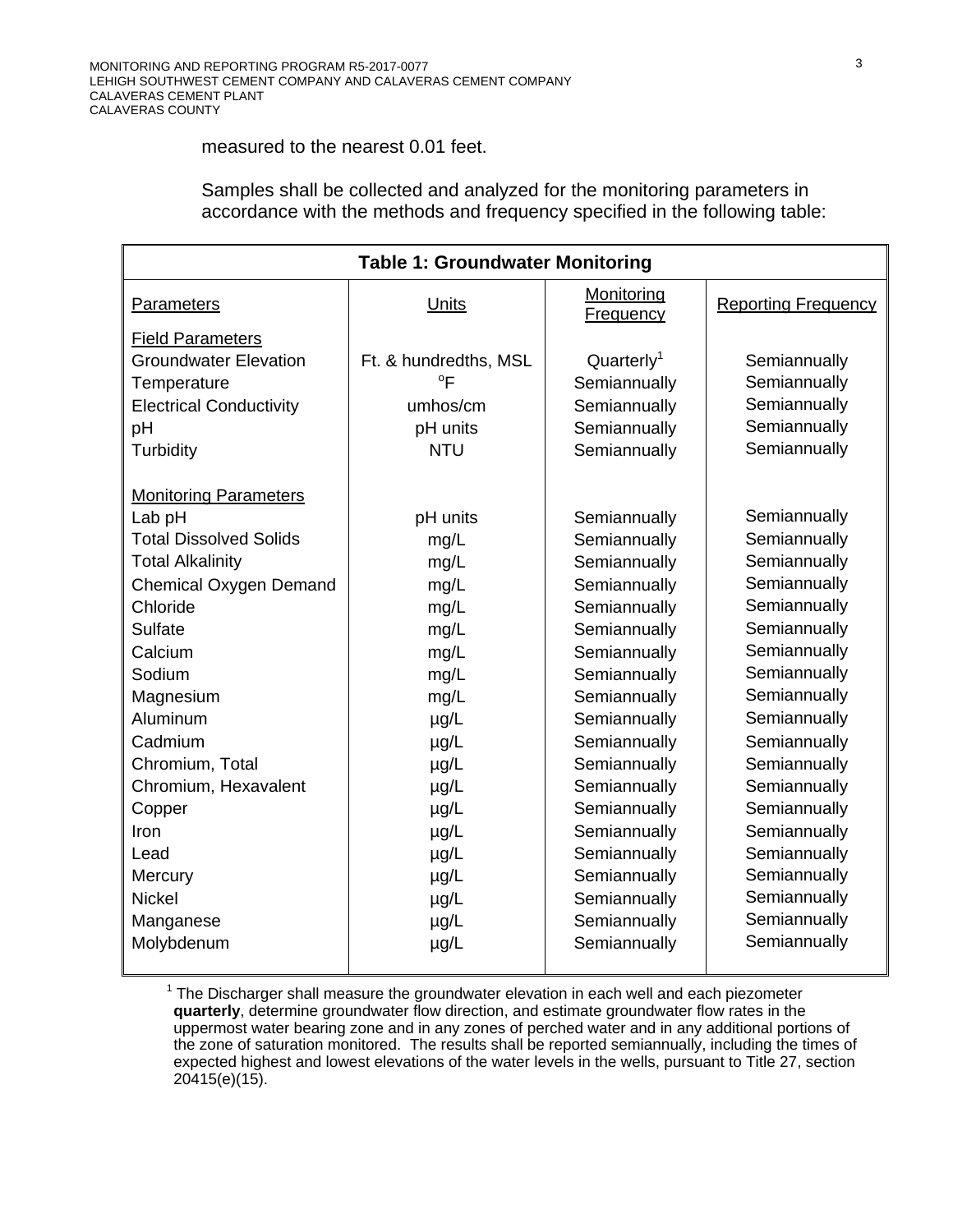### **2. Surface Water Monitoring**

The Discharger shall operate a surface water detection monitoring system for any facility where runoff from mining unit areas flows or could flow to waters of the United States. The monitoring system shall comply with the applicable provisions of Title 27, sections 20415 and 20420.

- a. Runoff from CKD-1 areas flows to plunge pools at the base of the unit and periodically discharges into the Calaveritas Creek.
- b. Runoff from CKD-3 flows to a retention basin at the toe of the unit that periodically discharges into the unnamed drainage.

The current surface water monitoring points for the facility are:

| <b>Monitoring Points</b> | Status/Location                        |
|--------------------------|----------------------------------------|
| <b>SW-1</b>              | Background/Upstream from the Site      |
| <b>SW-2</b>              | Detection/Downstream from CKD-1        |
| $SW-3$                   | Detection/Quarry Pit water             |
| $SW-4$                   | Detection/Retention Pond at the toe of |
|                          | CKD-3                                  |
| <b>SW-5</b>              | Background/Upstream from CKD3          |
| <b>SW-6</b>              | Detection/Calaveritas Creek downstream |
|                          | from CKD-3 and upstream from CKD-1     |

The discharger shall identify another surface water monitoring point in the unnamed drainage downstream from the Calaveras Material Inc. settling pond and add it to the surface water monitoring network.

For surface water detection monitoring, a sample shall be collected at each monitoring point location and analyzed for the monitoring parameters and constituents in accordance with the methods and frequency specified in Table 3.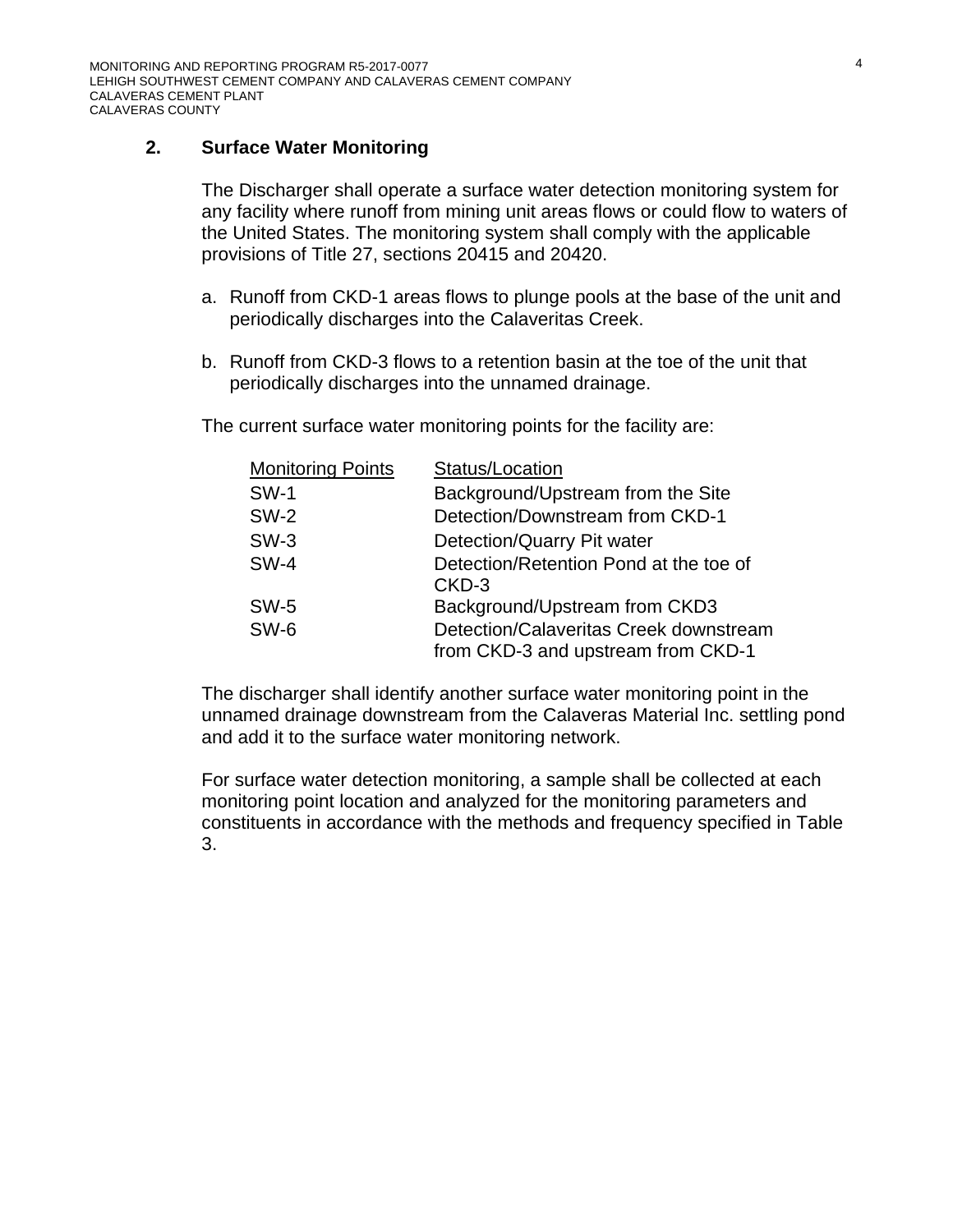| <b>Table 3: Surface Water Monitoring</b> |                |                             |                            |
|------------------------------------------|----------------|-----------------------------|----------------------------|
| Parameters                               | Units          | <b>Monitoring Frequency</b> | <b>Reporting Frequency</b> |
| <b>Field Parameters</b>                  |                |                             |                            |
| Temperature                              | $\overline{P}$ | Semiannually                | Semiannually               |
| <b>Electrical Conductivity</b>           | umhos/cm       | Semiannually                | Semiannually               |
| pH                                       | pH units       | Semiannually                | Semiannually               |
| Turbidity                                | <b>NTU</b>     | Semiannually                | Semiannually               |
|                                          |                |                             |                            |
| <b>Monitoring Parameters</b>             |                |                             |                            |
| Lab pH                                   | pH units       | Semiannually                | Semiannually               |
| <b>Total Dissolved Solids</b>            | mg/L           | Semiannually                | Semiannually               |
| <b>Total Alkalinity</b>                  | mg/L           | Semiannually                | Semiannually               |
| Chemical Oxygen Demand                   | mg/L           | Semiannually                | Semiannually               |
| Aluminum                                 | $\mu$ g/L      | Semiannually                | Semiannually               |
| Cadmium                                  | $\mu$ g/L      | Semiannually                | Semiannually               |
| Chromium, Total                          | $\mu$ g/L      | Semiannually                | Semiannually               |
| Chromium, Hexavalent                     | $\mu$ g/L      | Semiannually                | Semiannually               |
| Copper                                   | $\mu$ g/L      | Semiannually                | Semiannually               |
| Iron                                     | $\mu$ g/L      | Semiannually                | Semiannually               |
| Lead                                     | $\mu$ g/L      | Semiannually                | Semiannually               |
| Mercury                                  | $\mu$ g/L      | Semiannually                | Semiannually               |
| <b>Nickel</b>                            | $\mu$ g/L      | Semiannually                | Semiannually               |
| Manganese                                | $\mu$ g/L      | Semiannually                | Semiannually               |
| Molybdenum                               | $\mu$ g/L      | Semiannually                | Semiannually               |

# **3. LCRS Monitoring and Annual LCRS Testing**

**LCRS Monitoring:** The Discharger shall operate and maintain leachate collection and removal system (LCRS) sumps, record removed leachate volumes, and conduct annual testing of each LCRS component in accordance with Title 27 and this monitoring program.

The Discharger will develop an appropriate CKD-1 leachate management strategy to be submitted for Board approval within 180 days after adoption of the WDRs. In the interim period for 180 days after these WDRs are adopted, the Discharger will be required to monitor the level of leachate in the CKD-1 LCRS, but will not be required to pump or transfer the accumulated leachate into containers for disposal.

The current and future LCRS leachate sump monitoring points are:

| <b>Monitoring Point</b> | Unit Where Sump is Located |
|-------------------------|----------------------------|
| <b>CKD-1 Primary</b>    | CKD-1                      |
| CKD-3                   | CKD-3 after closure        |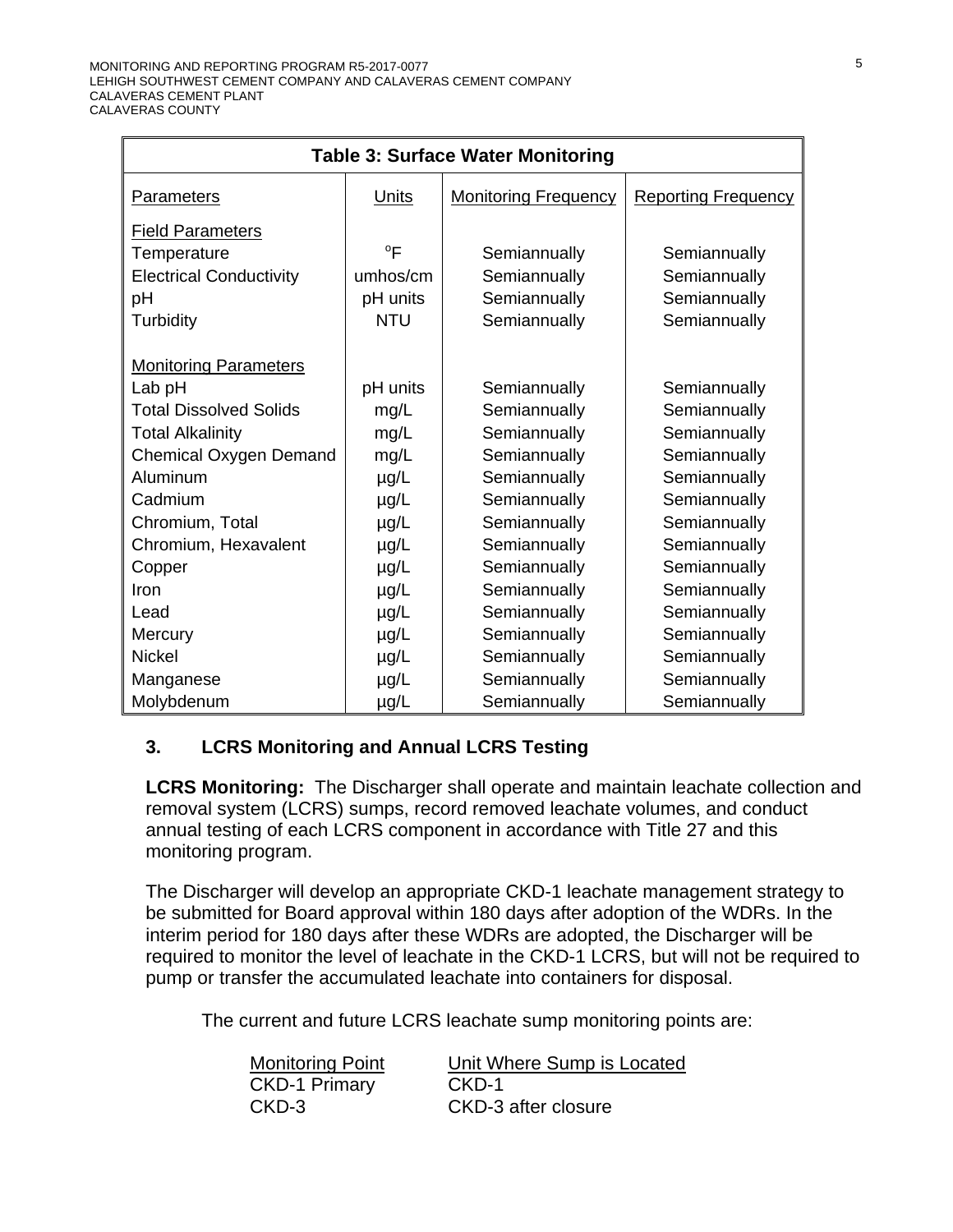All LCRS sumps shall be inspected monthly for the presence of leachate, and flow shall be recorded in accordance with the following table. Leachate shall be analyzed as specified below.

| <b>Table 5: LCRS Monitoring</b> |             |                             |                            |  |
|---------------------------------|-------------|-----------------------------|----------------------------|--|
| <b>Parameters</b>               | Units       | <b>Monitoring Frequency</b> | <b>Reporting Frequency</b> |  |
|                                 |             |                             |                            |  |
| <b>Field Parameters</b>         |             |                             |                            |  |
| Presence of Leachate            | observation | Monthly                     | Semiannually               |  |
| Leachate Volume <sup>1</sup>    | gallons/day | Monthly                     | Semiannually               |  |
| <b>Electrical Conductivity</b>  | umhos/cm    | Semiannually                | Semiannually               |  |
| рH                              | pH units    | Semiannually                | Semiannually               |  |
|                                 |             |                             |                            |  |
| <b>Monitoring Parameters</b>    |             |                             |                            |  |
| <b>Total Dissolved Solids</b>   | mg/L        | Semiannually                | Semiannually               |  |
| <b>Total Alkalinity</b>         | mg/L        | Semiannually                | Semiannually               |  |
| <b>Chemical Oxygen Demand</b>   | mg/L        | Semiannually                | Semiannually               |  |
| Aluminum                        | $\mu$ g/L   | Semiannually                | Semiannually               |  |
| Cadmium                         | $\mu$ g/L   | Semiannually                | Semiannually               |  |
| Chromium, Total                 | µg/L        | Semiannually                | Semiannually               |  |
| Chromium, Hexavalent            | $\mu$ g/L   | Semiannually                | Semiannually               |  |
| Copper                          | $\mu$ g/L   | Semiannually                | Semiannually               |  |
| Iron                            | $\mu$ g/L   | Semiannually                | Semiannually               |  |
| Lead                            | $\mu$ g/L   | Semiannually                | Semiannually               |  |
| Mercury                         | $\mu$ g/L   | Semiannually                | Semiannually               |  |
| <b>Nickel</b>                   | $\mu$ g/L   | Semiannually                | Semiannually               |  |
| Manganese                       | $\mu$ g/L   | Semiannually                | Semiannually               |  |
| Molybdenum                      | µg/L        | Semiannually                | Semiannually               |  |

 $1$  Volume of removed leachate gallons per day from the LCRS.

**Annual LCRS Testing:** All LCRSs shall be tested annually pursuant to Title 27, section 20340(d) to demonstrate proper operation. The Discharger proposes an alternative LCRS inspection and testing approach and will submit it with the CKD-3 design plans. This approach will have the goals of regularly assessing the proper function of an LCRS, identifying any deficiencies, correcting any deficiencies, and reporting this information. The results of these tests shall be reported to the Central Valley Water Board in the Annual Monitoring Report and shall include comparisons with earlier tests made under comparable conditions.

### **4. Facility Monitoring**

### a. **Annual Facility Inspection**

Annually, prior to the anticipated rainy season, but no later than **30 September**, the Discharger shall conduct an inspection of the facility. The inspection shall assess repair and maintenance needed for liner systems; LCRS pumps, piping and control systems; drainage control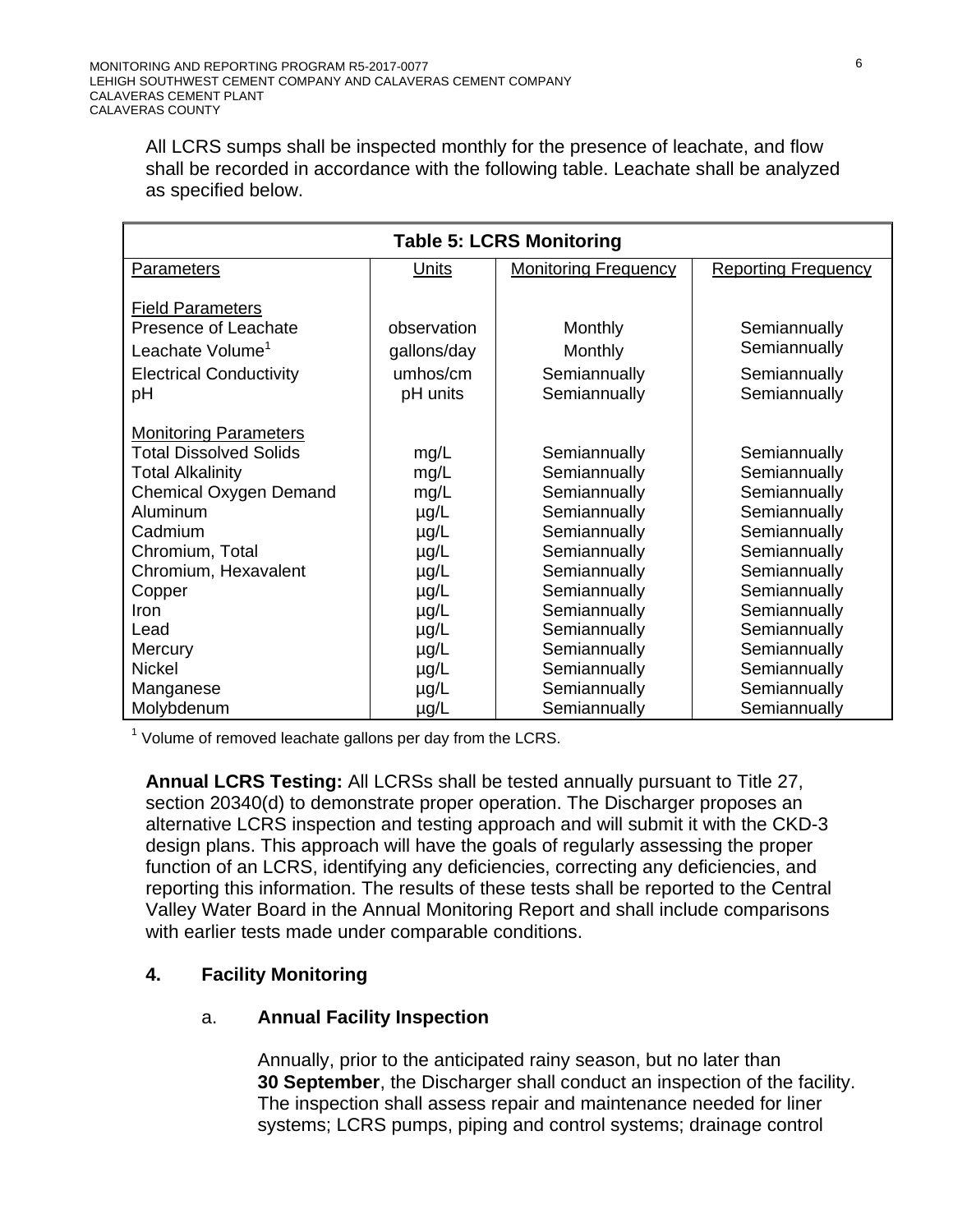systems; groundwater monitoring wells; unsaturated zone monitoring systems; and shall assess preparedness for winter conditions including but not limited to the required mining unit capacity and erosion and sedimentation control. The Discharger shall take photos of any problems areas before and after repairs. Any necessary construction, maintenance, or repairs shall be completed by **31 October**. Annual facility inspection reporting shall be submitted as required in Section B.3 of this MRP.

### b. **Major Storm Events**

The Discharger shall inspect all precipitation, diversion, and drainage facilities and all mining unit berms for damage **within 7 (seven) days** following major storm events capable of causing damage or significant erosion. The Discharger shall take photos of any problems areas before and after repairs. Necessary repairs shall be completed **within 30 days** of the inspection. Notification and reporting requirements for major storm events shall be conducted as required in Section B.4 of this MRP.

### **B. REPORTING**

The Discharger shall submit the following reports in accordance with the required schedule:

#### **Reporting Schedule**

| Section | Report                   | <b>End of Reporting Period</b> | Due Date             |
|---------|--------------------------|--------------------------------|----------------------|
| B.1     | Semiannual               | 30 June, 31 December           | 1 August, 1 February |
|         | <b>Monitoring Report</b> |                                |                      |
| B.2     | <b>Annual Monitoring</b> | 31 December                    | 1 February           |
|         | Report                   |                                |                      |
| B.3     | <b>Annual Facility</b>   | 31 October                     | <b>15 November</b>   |
|         | <b>Inspection Report</b> |                                |                      |
| B.4     | <b>Major Storm Event</b> | Continuous                     | 7 days from damage   |
|         | Reporting                |                                | discovery            |
| B.5     | Financial                | 31 December                    | 1 June               |
|         | <b>Assurances Report</b> |                                |                      |

#### **Reporting Requirements**

The Discharger shall submit monitoring reports **semiannually** with the data and information as required in this Monitoring and Reporting Program and as required in WDRs Order R5-2017-0077 and the Standard Provisions and Reporting Requirements (particularly Section I: "Standard Monitoring Specifications" and Section J: "Response to a Release").

In reporting the monitoring data required by this program, the Discharger shall arrange the data in tabular form so that the date, the constituents, the concentrations, and the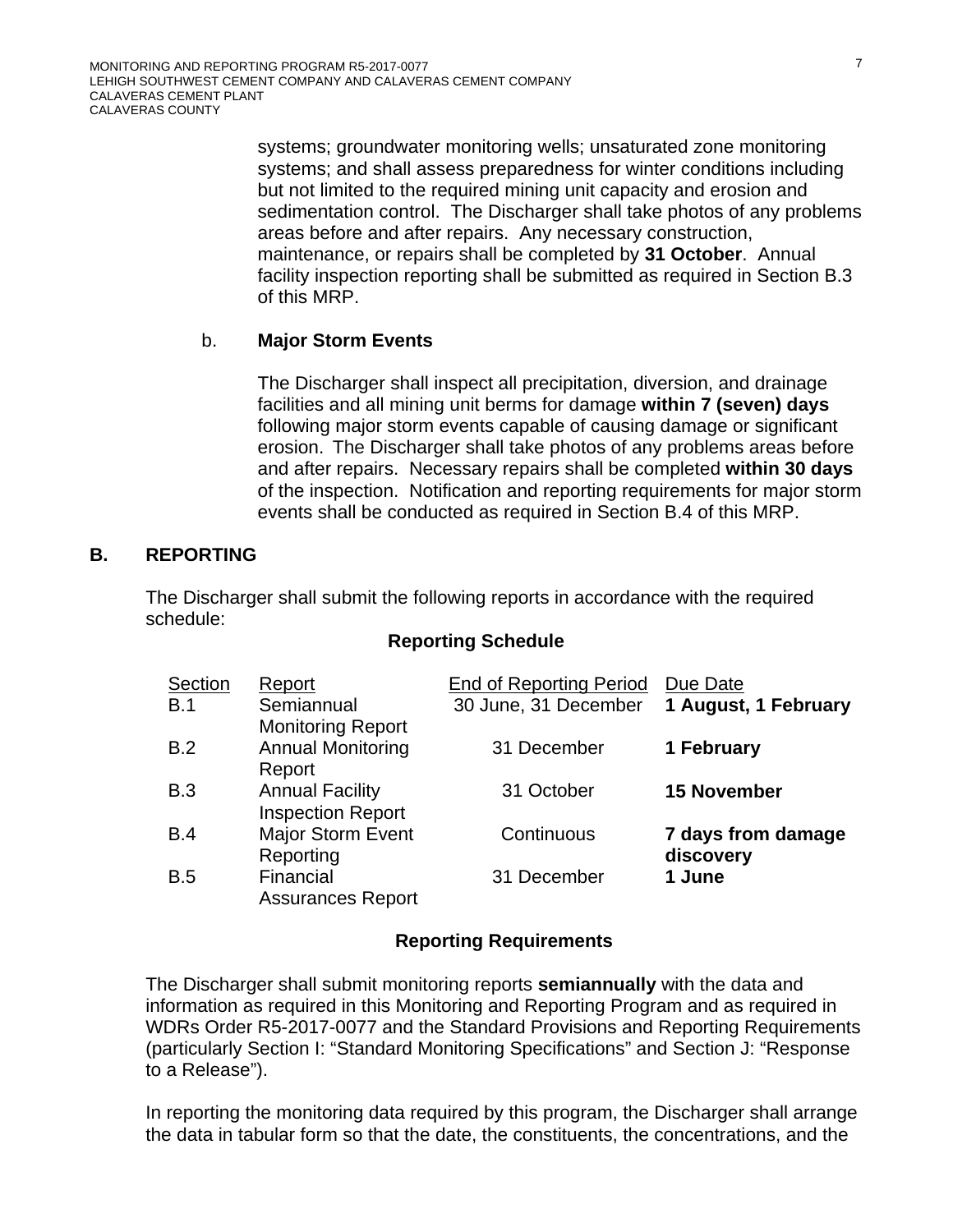units are readily discernible. The data shall be summarized in such a manner so as to illustrate clearly the compliance with waste discharge requirements or the lack thereof. Data shall also be submitted in a digital format.

Field and laboratory tests shall be reported in each monitoring report. Semiannual and annual monitoring reports shall be submitted to the Central Valley Water Board in accordance with the above schedule for the calendar period in which samples were taken or observations made. In addition, the Discharger shall enter all monitoring data and monitoring reports into the online Geotracker database as required by Division 3 of Title 27.

 The results of **all monitoring** conducted at the site shall be reported to the Central Valley Water Board in accordance with the reporting schedule above for the calendar period in which samples were taken or observations made.

The Discharger shall retain records of all monitoring information, including all calibration and maintenance records, all original strip chart recordings of continuous monitoring instrumentation, copies of all reports required by this Order, and records of all data used to complete the application for this Order. Records shall be maintained throughout the life of the facility. Such records shall be legible and shall show the following for each sample:

- a) Sample identification and the monitoring point or background monitoring point from which it was taken, along with the identity of the individual who obtained the sample;
- b) Date, time, and manner of sampling;
- c) Date and time that analyses were started and completed, and the name of the personnel and laboratory performing each analysis;
- d) Complete procedure used, including method of preserving the sample, and the identity and volumes of reagents used;
- e) Calculation of results; and
- f) Results of analyses, and the MDL and PQL for each analysis. All peaks shall be reported.

#### **Required Reports**

- 1. **Semiannual Monitoring Report:** Monitoring reports shall be submitted semiannually and are due on **1 August** and **1 February**. Each semiannual monitoring report shall contain at least the following:
	- a) For each groundwater monitoring point addressed by the report, a description of:
		- 1) The time of water level measurement;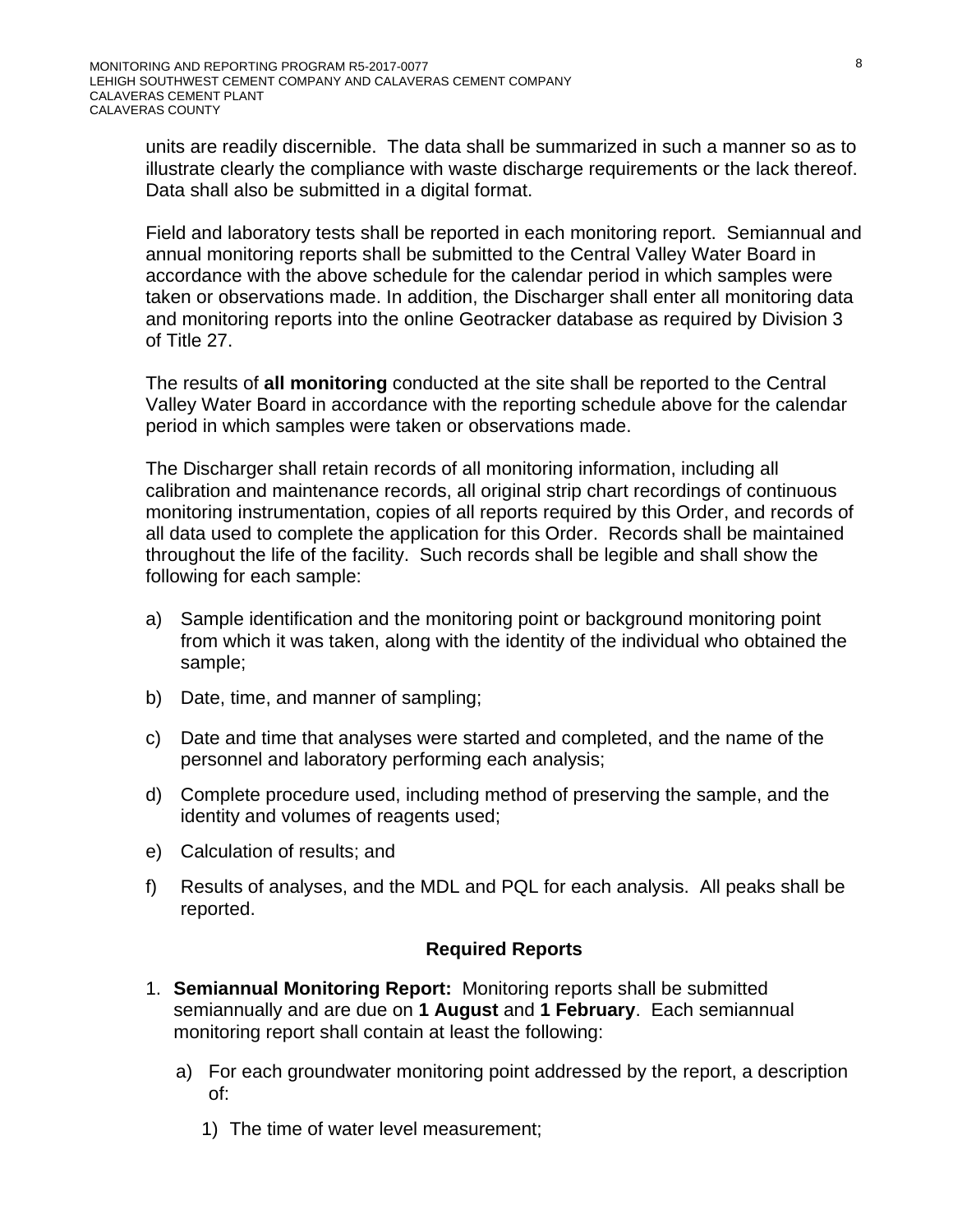- 2) The type of pump or other device used for purging and the elevation of the pump intake relative to the elevation of the screened interval;
- 3) The method of purging used to stabilize water in the well bore before the sample is taken including the pumping rate; the equipment and methods used to monitor field pH, temperature, and conductivity during purging; results of pH, temperature, conductivity, and turbidity testing; and the method of disposing of the purge water;
- 4) The type of pump or other device used for sampling, if different than the pump or device used for purging; and
- 5) A statement that the sampling procedure was conducted in accordance with the approved Sample Collection and Analysis Plan.
- b) A map or aerial photograph showing the locations of observation stations, monitoring points, and background monitoring points.
- c) The estimated quarterly groundwater flow rate and direction in the uppermost aquifer, in any zones of perched water, and in any additional zone of saturation monitored based upon water level elevations taken prior to the collection of the water quality data submitted in the report [Title 27, section 20415(e)(15)].
- d) Cumulative tabulated monitoring data for all monitoring points and constituents for groundwater, LCRS/leachate, surface water, and the Quarry Pit. Concentrations below the laboratory reporting limit shall not be reported as "ND" unless the reporting limit is also given in the table. Otherwise they shall be reported "<" the reporting limit (e.g., <0.10). Units shall be as required in Tables 1 through 5 unless specific justification is given to report in other units. Refer to the SPRRs Section I "Standard Monitoring Specifications" for requirements regarding MDLs and PQLs.
- e) Laboratory statements of results of all analyses evaluating compliance with requirements.
- f) An evaluation of the concentration of each monitoring parameter as compared to the current concentration limits, and the results of any required verification testing for constituents exceeding a concentration limit. Report any actions taken under Section J: Response to a Release in the SPRRs for verified exceedances of a concentration limit for wells/constituents not already in corrective action monitoring.
- g) A summary of all waste discharge monitoring.
- h) A summary of all Facility Monitoring including rainfall data for the reporting period required in Section A.5. of this MRP. Rainfall data can be obtained from an onsite rain gauge or from a publicly available National Weather Service station or equivalent.
- 2. **Annual Monitoring Report:** The Discharger shall submit an Annual Monitoring Report to the Central Valley Water Board by **1 February** covering the reporting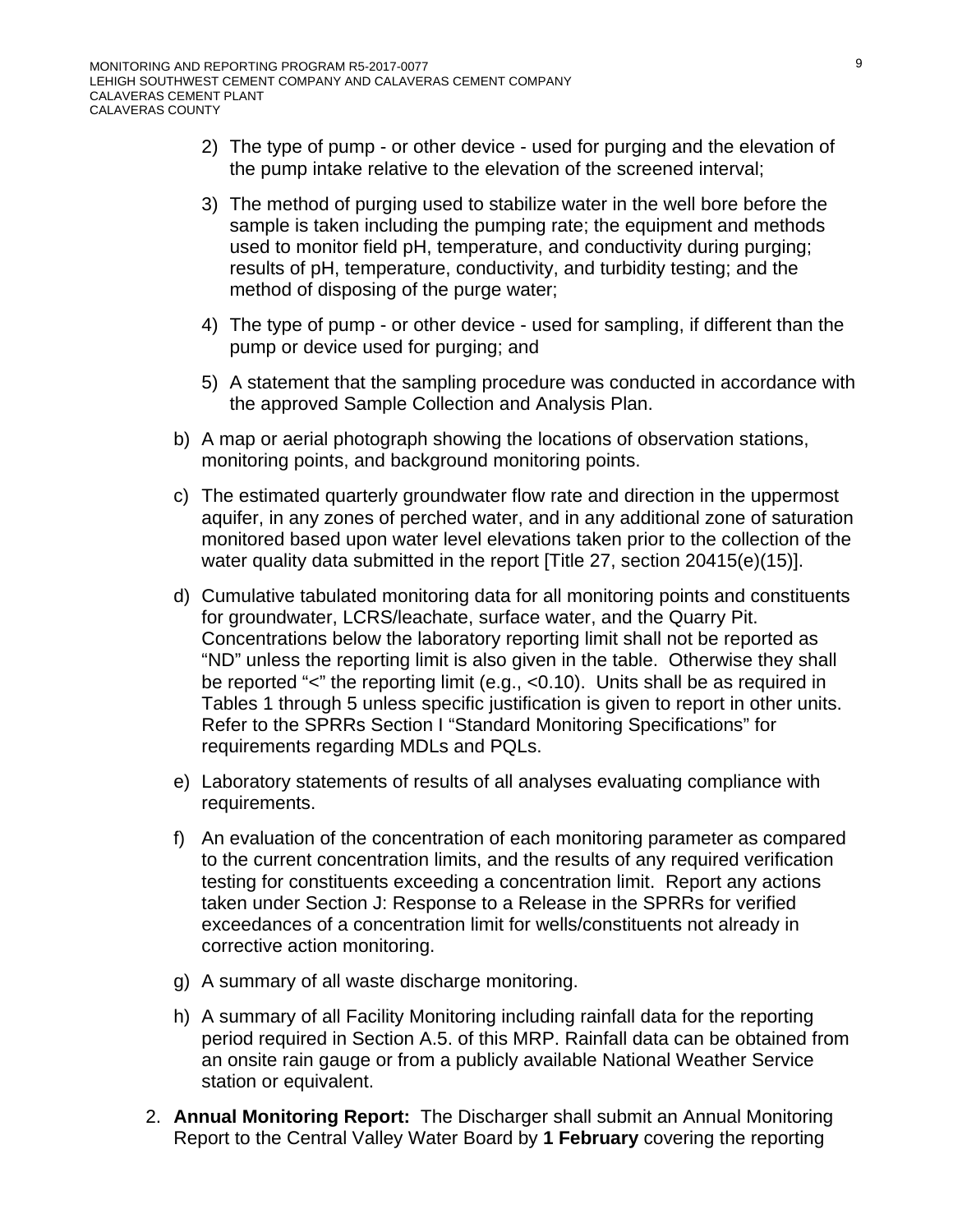period of the previous monitoring year. If desired, the Annual Monitoring Report may be combined with the second semiannual report, but if so, shall clearly state that it is both a semi-annual and annual monitoring report in its title. Each Annual Monitoring Report shall contain the following additional information beyond what is required for semiannual monitoring reports:

- a) All monitoring parameters shall be graphed to show historical trends at each monitoring point and background monitoring point, for all samples taken within at least the previous five calendar years. Each such graph shall plot the concentration of one or more constituents for the period of record for a given monitoring point or background monitoring point, at a scale appropriate to show trends or variations in water quality. The graphs shall plot each datum, rather than plotting mean values. Graphical analysis of monitoring data may be used to provide significant evidence of a release.
- b) All historical monitoring data for which there are detectable results, including data for the previous year, shall be submitted in tabular form in a digital file format such as a computer disk. The Central Valley Water Board regards the submittal of data in hard copy and in digital format as "...the form necessary for..." statistical analysis [Title 27, section 20420(h)], that facilitates periodic review by the Central Valley Water Board.
- c) Hydrographs of each well showing the elevation of groundwater with respect to the elevations of the top and bottom of the screened interval and the elevation of the pump intake. Hydrographs of each well shall be prepared quarterly and submitted annually.
- d) A comprehensive discussion of the compliance record, and the result of any corrective actions taken or planned which may be needed to bring the Discharger into full compliance with the waste discharge requirements.
- e) A written summary of the monitoring results, indicating any changes made or observed since the previous Annual Monitoring Report.
- f) The results of the annual testing of the LCRS components.
- g) Updated concentration limits for each monitoring parameter at each monitoring well based on the new background data set.
- 3. **Annual Facility Inspection Reporting:** By **15 November** of each year, the Discharger shall submit a report describing the results of the inspection and the repair measures implemented, preparations for winter, and include photographs of any problem areas and the repairs.
- 4. **Major Storm Event Reporting:** The Discharger shall notify Central Valley Water Board staff within **7 days** after major storm events of any damage or significant erosion and report any needed repairs within **14 days** of completion of the repairs, including photographs of the problem and the repairs.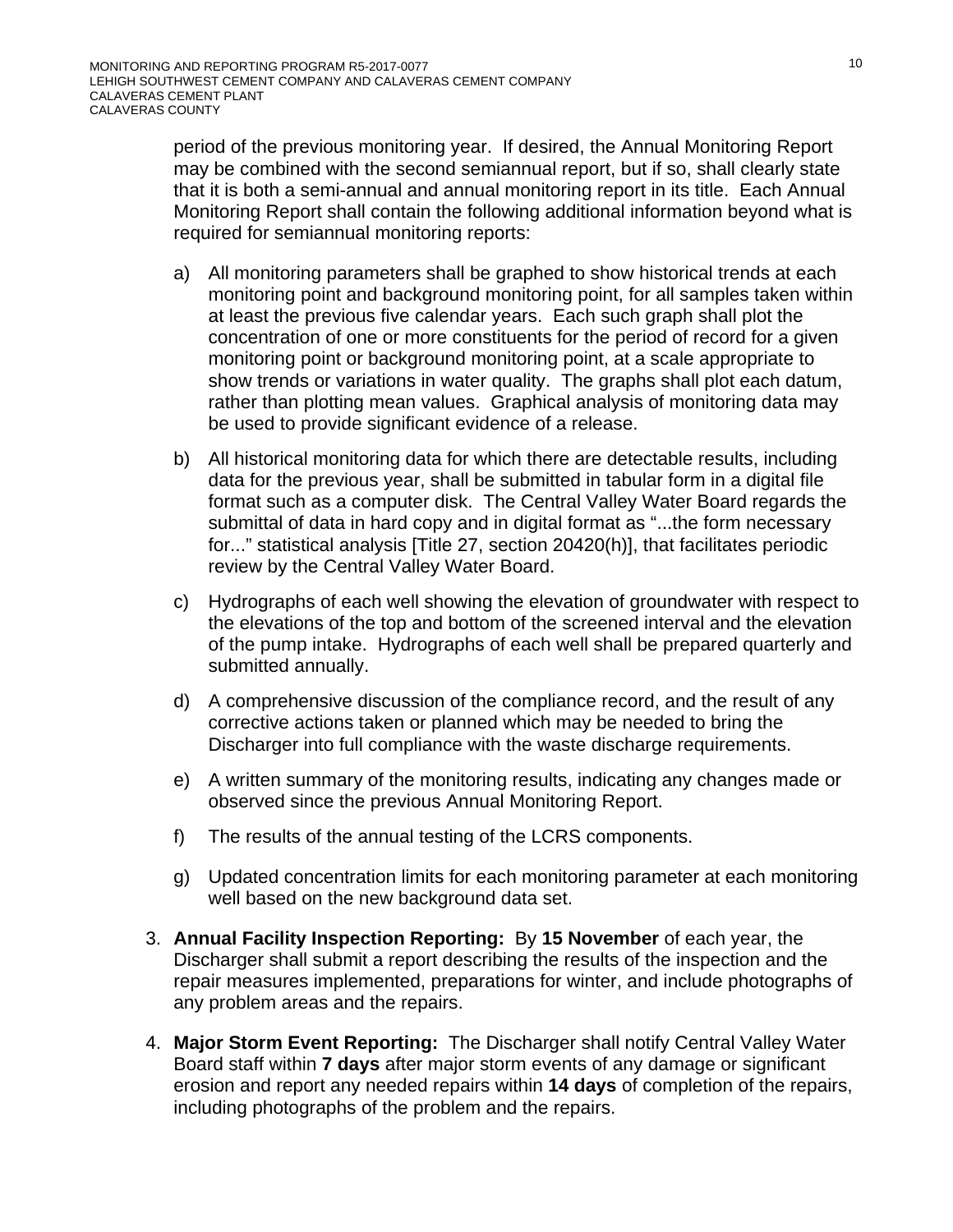5. **Financial Assurances Report:** By **1 June** of each year, the Discharger shall submit a report to the Central Valley Water Board that reports the balance of both the closure and corrective action funds or the amounts of the Guarantees and the adjustments to account for inflation in accordance with Title 27 Section 22236. Refer to Financial Assurances Specifications F.1 through F.3 of the WDRs.

# **C. WATER QUALITY PROTECTION STANDARD AND COMPLIANCE PERIOD**

### **1. Water Quality Protection Standard Report**

 For each mining unit, the Water Quality Protection Standard shall consist of all COCs, the concentration limit for each constituent of concern, the verification retesting procedure to confirm measurably significant evidence of a release, the point of compliance, and all water quality monitoring points for each monitored medium.

 The Water Quality Protection Standard for naturally occurring waste constituents consists of the COCs, the concentration limits, and the point of compliance and all monitoring points. Any proposed changes to the Water Quality Protection Standard other than annual update of the concentration limits shall be submitted in a report for review and approval.

The report shall:

- a. Identify **all distinct bodies of surface and ground water** that could be affected in the event of a release from a mining unit or portion of a unit. This list shall include at least the uppermost aquifer and any permanent or ephemeral zones of perched groundwater underlying the facility.
- b. Include a map showing the monitoring points and background monitoring points for the surface water monitoring program, groundwater monitoring program, and the unsaturated zone monitoring program. The map shall include the point of compliance in accordance with Title 27, section 20405.
- c. Evaluate the perennial direction(s) of groundwater movement within the uppermost groundwater zone(s).
- d. Include a proposed statistical method for calculating concentration limits for monitoring parameters and constituents of concern that are detected in 10% or greater of the background data (naturally-occurring constituents) using a statistical procedure from Title 27, section 20415(e)(8)(A-D)] or section 20415(e)(8)(E).
- e. Include a retesting procedure to confirm or deny measurably significant evidence of a release pursuant to Title 27, section 20415(e)(8)(E) and section 20420(j)(1-3).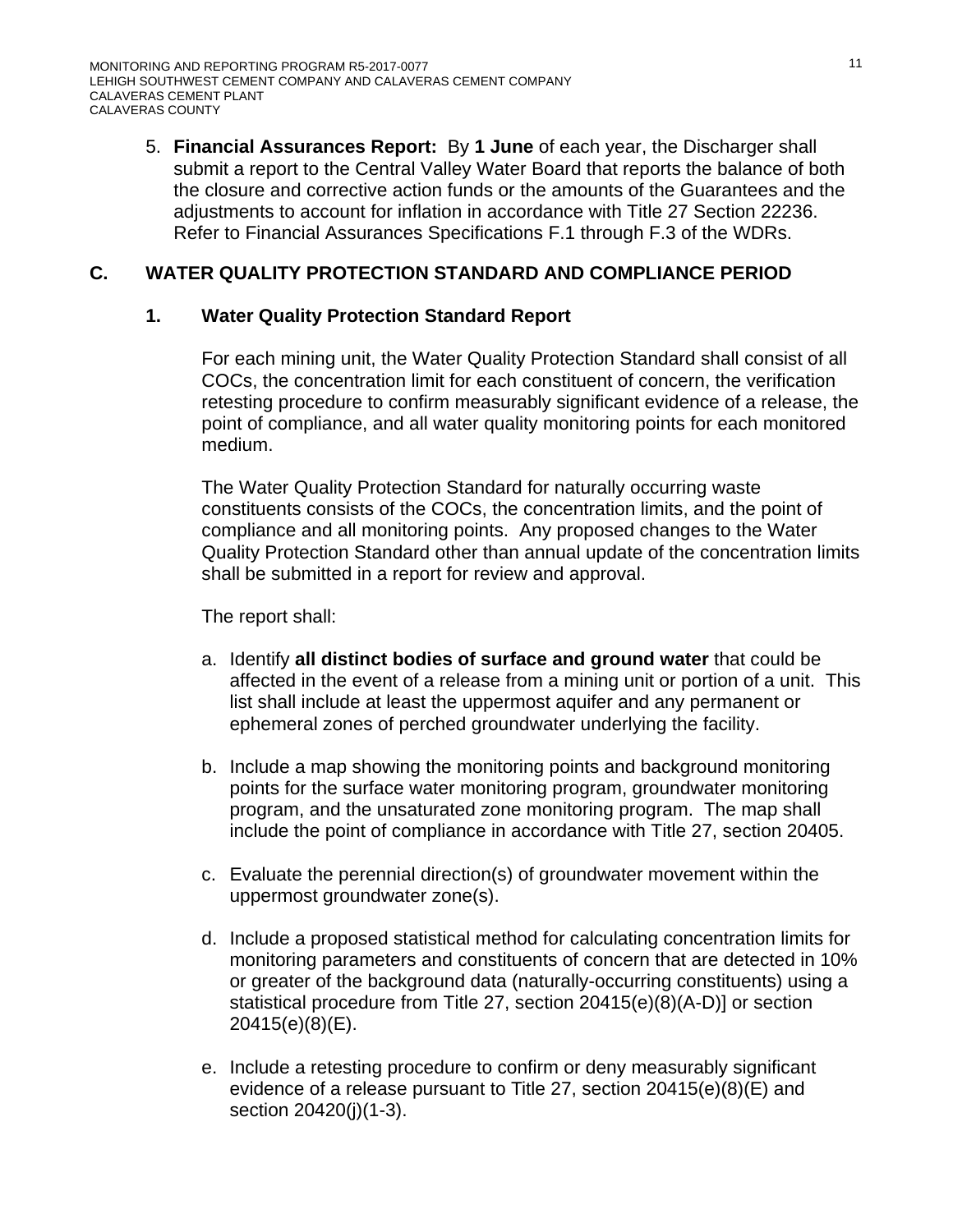The Water Quality Protection Standard shall be certified by a Californiaregistered civil engineer or geologist as meeting the requirements of Title 27. If subsequent sampling of the background monitoring point(s) indicates significant water quality changes due to either seasonal fluctuations or other reasons unrelated to mining activities at the site, the Discharger may request modification of the Water Quality Protection Standard.

The Discharger submitted Water Quality Protection Standard (WQPS) reports on 31 July 2000, 31 March 2005, and 15 September 2006. The Water Quality Protection Standard shall be updated annually for each monitoring well using new and historical monitoring data, and submitted with the annual report.

### **2. Monitoring Parameters**

Monitoring parameters are a select group of constituents that are monitored during each monitoring event that are the waste constituents, reaction products, hazardous constituents, and physical parameters that provide a reliable indication of a release from a mining unit. The monitoring parameters for all mining units are those listed in the tables in Section A of this MRP specified monitored medium.

#### **3. Concentration Limits**

 For a naturally occurring constituent of concern, the concentration limit for each constituent of concern shall be determined as follows:

- a. By calculation in accordance with a statistical method pursuant to Title 27, section 20415(e)(8); or
- b. By an alternate statistical method meeting the requirements of Title 27, section 20415(e)(8)(E).

 The Discharger submitted Water Quality Protection Standard (WQPS) reports on 31 July 2000, 31 March 2005, and 15 September 2006. Data from background wells and surface water locations were used to calculate WQPS as follows: MW-9 for CKD-1, MW-7 for CKD-3 and SW-1 for surface water. These WQPS need to be updated annually. WQPS for COCs which have been added to the monitoring program need to be established using an appropriate statistical method as specified in C.1.d.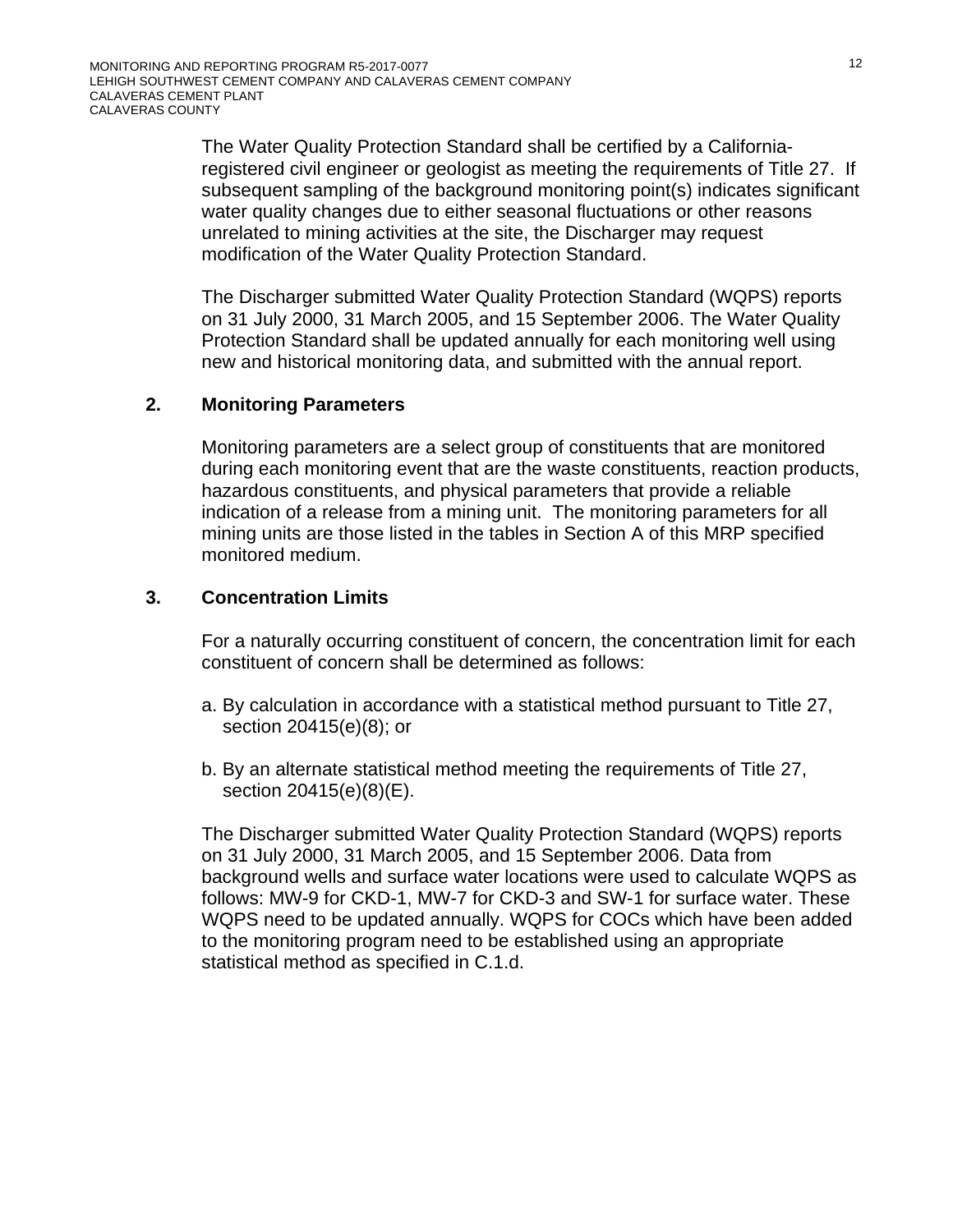The most recent concentration limits for select parameters as reported in the 2016 *Annual Monitoring Report* from background wells and background surface water sampling location were as follows:

| <b>Well or</b><br>surface wate<br>sampling<br>point | pН<br>(Std units | EC.<br>(umhos/<br>cm) | <b>COD</b><br>(mg/L) | <b>TDS</b><br>(mg/L) | <b>Aluminum</b><br>(ug/L) | Total<br><b>Chromiu</b><br>m (uq/L) | <b>Hexavalent</b><br>Chromium<br>(ug/L) |
|-----------------------------------------------------|------------------|-----------------------|----------------------|----------------------|---------------------------|-------------------------------------|-----------------------------------------|
| $MW-9$                                              | $6.5 - 8.4$      | 679                   | 11                   | 559                  | 142                       |                                     |                                         |
| $MW-7$                                              | $6.5 - 8.4$      | 700                   | 16                   | 255                  | 111                       |                                     |                                         |
| <b>SW-1</b>                                         | $6.5 - 8.4$      | 373                   |                      | 213                  | 161                       |                                     |                                         |

### **4. Retesting Procedures for Confirming Evidence of a Release**

If monitoring results indicate measurably significant evidence of a release, as described in Standard Monitoring Specification I.43 of the SPRRs, then:

- a. For analytes that are detected in less than 10% of the background samples (such as non-naturally occurring constituents), the Discharger shall use the non-statistical retesting procedure required in Standard Monitoring Specification I.44 of the SPRRs.
- b. For analytes that are detected in 10% or greater of the background samples (naturally occurring constituents), the Discharger shall use one of the statistical retesting procedures as required in Standard Monitoring Specification I.45 of the SPRRs.

### **5. Point of Compliance**

 The point of compliance for the water standard at each mining unit is a vertical surface located at the hydraulically downgradient limit of the Unit that extends through the uppermost aquifer underlying the unit. The following are monitoring locations at the point of compliance:

| Cell or Module | Point of Compliance Monitoring Wells |
|----------------|--------------------------------------|
| CKD-1          | $M$ W-4                              |
| CKD-3          | MW-8                                 |

MW-8 is completed within CKD material. A new hydraulically downgradient point of compliance for CKD-3 will be proposed in the CKD-3 design report after the limits of CKD-3 are established.

### **6. Compliance Period**

 The compliance period for each mining unit shall be the number of years equal to the active life of the unit plus the closure period. The compliance period is the minimum period during which the Discharger shall conduct a water quality monitoring program subsequent to a release from the mining unit. The